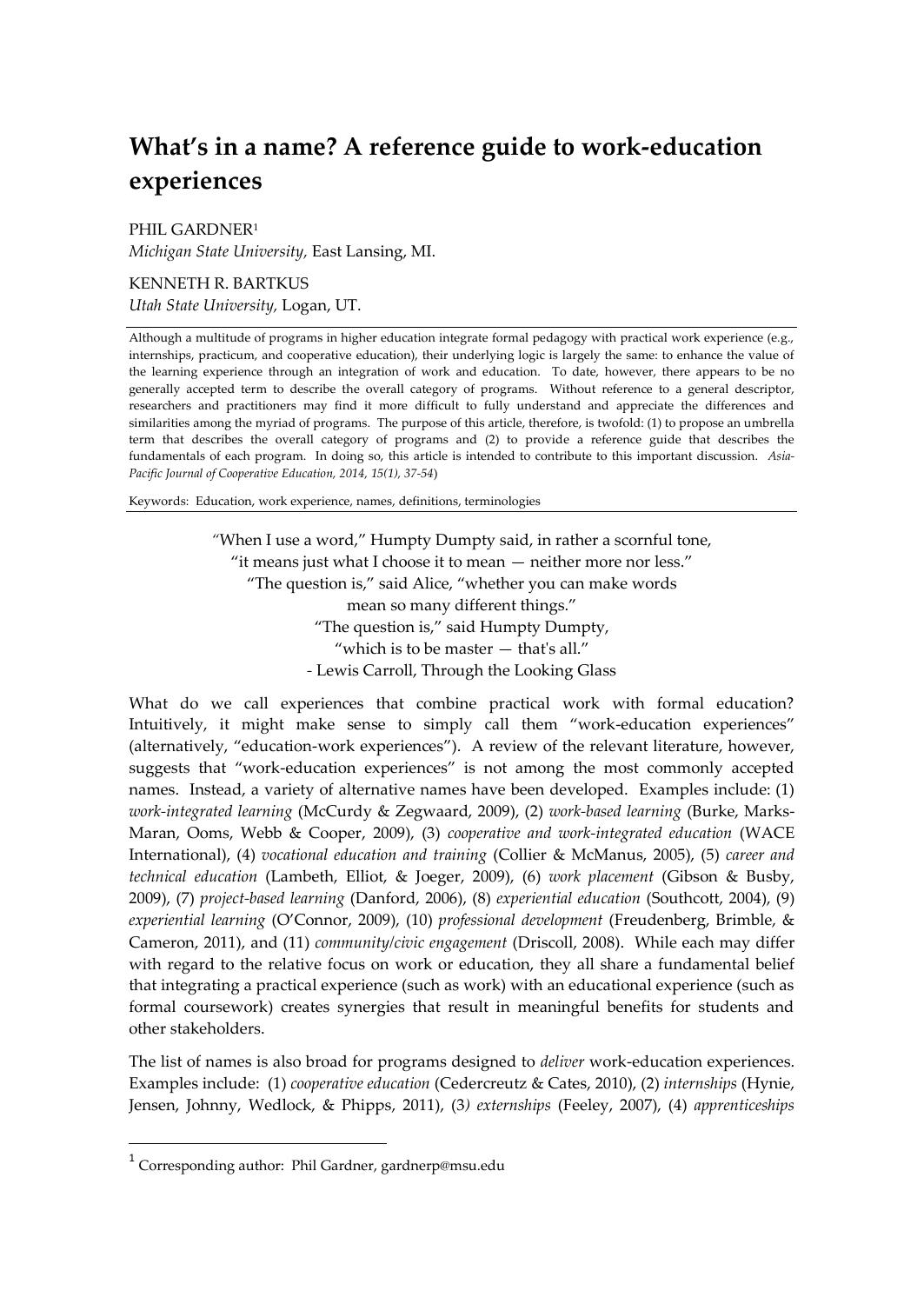(Smits, 2006), (5) *practicum* (Smith, 2010), and (6) *service learning* (Levesque-Bristol, Knapp, & Fisher, 2010). While these programs may differ in the way the experience is delivered, they also share a similar philosophical belief that students benefit from the integration of practical work experience and relevant education.

Given this preamble, we wondered how the various terms were used in the literature. With regard to general names, we found some initial evidence of blurring; most notably, with regard to integrated learning and work-based learning. For example, Atkinson, Rizzetti, and Smith (2005) note that: "work-integrated learning (WIL) and work-based learning are umbrella terms to describe the range of educational programs that integrate formal learning and workplace experience" (p. 38). Lee, McGuiggan, and Holland (2010) state: "workintegrated learning (WIL) or work-based learning (WBL) is described as independent learning *through work* (Johnson, 2000) or *at work* (Rossin & Hyland, 2003), a concept with historical roots in professional disciplines such as engineering, nursing and education" (Gibson et al., 2009, p. 563). Kaider, Henschke, Richardson, and Kelly (2009) "workintegrated learning at RMIT University refers to work-based learning that includes cooperative education programs (year-long work placements), internships, clinical practice, practicums, industry projects, and related professional practices" (p. 496).

Our initial review also revealed that terms used to describe programs of delivery were sometimes blurred as well. For instance, Chouinard (1993) notes that, internships are also "referred to as field or work-related experiences, practica, and externships" (p. 95). To further complicate matters, sometimes terms were combined to create new ones. For example, Bay (2006) discussed "internship practicum" while Hoz and Perretz (1996) examined "practicum internships". Additionally, Moriber (1999) refers to "cooperative internships" presumably because "in education, internships as part of cooperative learning programs have also been in existence for many years" (p. 76).

These examples suggest that a more comprehensive analysis of the terminology that is used to define and describe work-education experiences is warranted. To accomplish this objective, we start with a review of general names and then proceed to a review of names used for programs of delivery. At the conclusion of the analysis, we provide recommendations for future research along with suggested guidelines for the appropriate use of names.

# REVIEW OF GENERAL NAMES

In an earlier survey of the literature, Gardner and Bartkus (2009) found that names used to describe work-education experiences were often vaguely described. This might be attributed, at least in part, to the fact that many of the names are relatively common. As a result, authors may be assuming that the terms are already well understood. Nonetheless, the fact that different names have been used inter-changeably suggests the assumption may not hold and that there is a need for further clarification. In the current analysis, we were able to identify what we call "benchmark descriptions" that provide a fundamental overview for each term.

#### *General Name 1: Work-Integrated Learning*

The concept of work-integrated learning (WIL) appears to have its origins in the concept of *situated learning* (Lave & Wenger, 1991; Billett, 1994) where learning "takes place in the same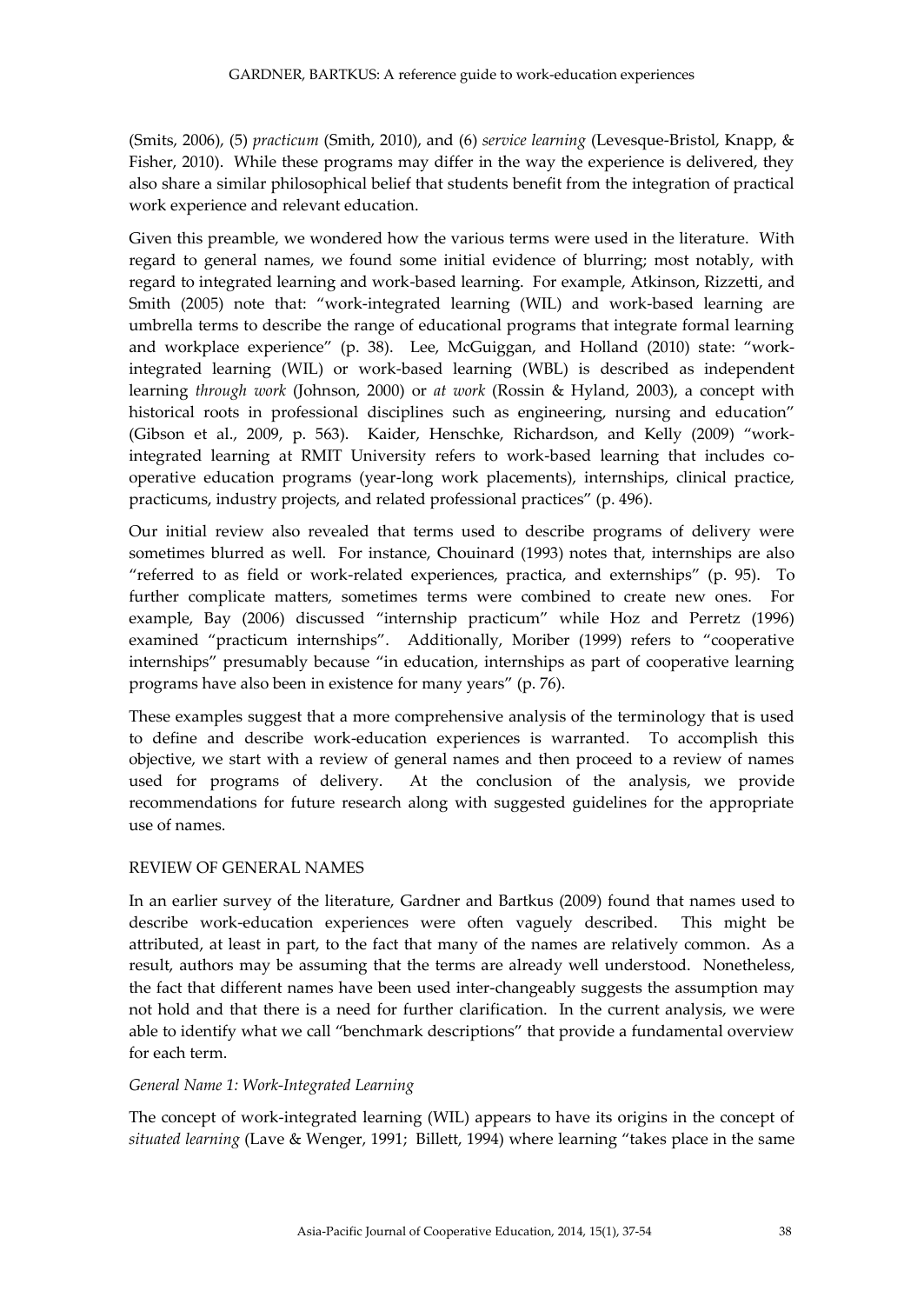context in which it is applied" (p. 40, Lave & Wenger, 1991; Wenger, 1998). Today WIL has become a common term to describe work-education experiences.

The literature also indicates that the term is sometimes broadly described and defined. Calway and Murphy (2007), for example, state that it is "often described as an attempt by educators to provide a schooling-to-work pathway to support the employability of graduates" (p. 12). Boud, Solomon, and Symes (2001) classified WIL as "a class of university programs that bring together universities and work organizations to create new learning opportunities in workplaces" (p. 4). Dimenas (2010) notes that WIL occurs when "practical and theoretical learning activities are integrated and related to the workplaces in focus for the different professions" (p. 43).

Atchison, Pollock, Reeders, and Rizzetti, (2002), as quoted in Freudenberg, Brimble, and Cameron (2010), further note that WIL is typically described as "educational programs which combine and integrate learning and its workplace application, regardless of whether this integration occurs in industry or whether it is real or simulated" (p 575). Brown (2010) notes that "although a single definition has not yet been proffered, the term WIL is used to encompass a range of activities and experiences that draw together formal coursework with industry or workplace learning in a purposeful way" (p. 507).

To help define WIL more clearly, Coll and colleagues (2009) provided a more comprehensive description:

…a strategy in which students undergo conventional academic learning, mostly at a higher education institution (HEI), and combine this learning with some time spent in a workplace relevant to their program of study and career aims (Houshmand & Papadakis, 2006) WIL goes under a number of names internationally. In the United Kingdom this term is the well-established *sandwich degree* (Ward & Jefferies, 2004), but in the USA and worldwide *cooperative education* and *internships* are more common terms (Groenewald, 2004; Sovilla & Varty, 2004; Walters, 1947). Recently the world body for cooperative education ‐ the World Association for Cooperative Education (WACE) added a by‐line to its name – *work‐integrated learning* to reflect a broader perspective of the nature of WIL, that can include capstone programs, internships, sandwich degrees, and work-based learning via industry-projects. (Franks & Blomqvist, 2004). (p. 14)

#### *General Name 2: Work-Based Learning*

Williams (2010) provides an interesting and relevant summary of the concept of work-based learning. First, she opines that work-based learning (WBL) is "perceived in many organizations as being little more than receiving on-the-job training to perform tasks" (p. 625). As such, it is perhaps not surprising that she found numerous descriptions of WBL that focus on different key features, such as learning that arises from the work itself (Clarke & Copeland 2003), learning that is student centered (Dewar & Walker 1999, Flanagan et al. 2000), learning that uses experiential learning (Little & Brennan 1996, Dewar & Walker 1999) and critical reflection (Rhodes & Shiel 2007) in the creation of new professional knowledge (Clarke & Copeland 2003, Gallagher & Holland 2004), and/or learning that is designed to meet the needs of the work place as well as the learner (Swallow et al. 2001, Clarke & Copeland 2003, Sobiechowska & Maisch 2006). (p. 625)

Williams (2010) argued further that the aforementioned features are largely encapsulated in Raelin's (1997) description of work-based learning as: (1) learning that is acquired in the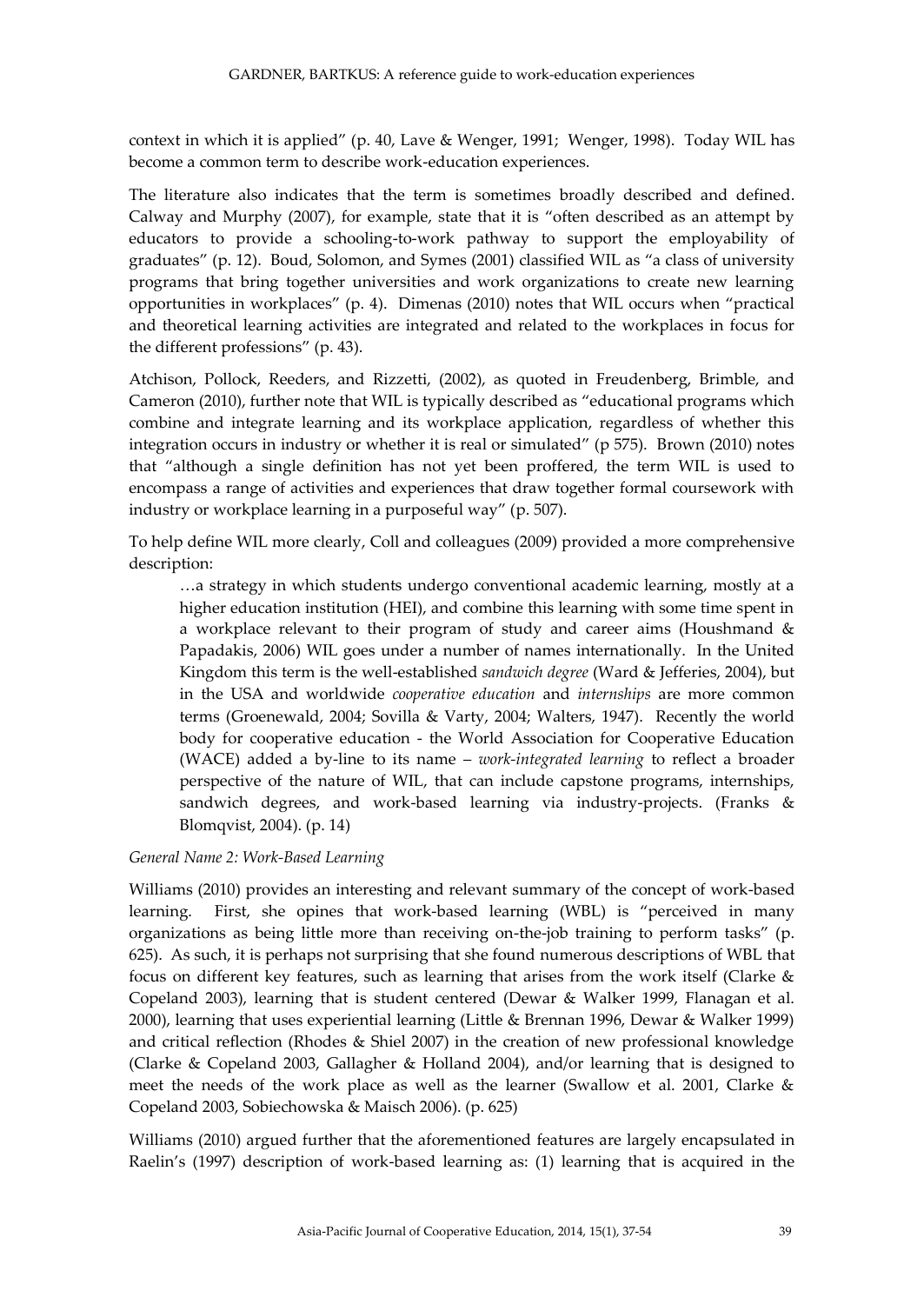midst of action and dedicated to the task at hand, (2) knowledge that is created and utilized as a collective activity where learning becomes everyone's job; and (3) demonstration of a learning to-learn aptitude, which frees individuals to question underlying assumptions of practice.

Further clarification is provided by Lester and Costly (2010) who note that the term 'workbased learning':

…logically refers to all and any learning that is situated in the workplace or arises directly out of workplace concerns. The great majority of this learning is not accredited or otherwise formally recognized, although arguably much of it has the potential to be. It includes learning that takes place at work as a normal part of development and problem-solving, in response to specific work issues, as a result of workplace training or coaching, or to further work-related aspirations and interests. It overlaps with, but is not the same as, experiential learning, continuing professional development, and what is sometimes referred to as informal or non-formal learning. It is frequently unplanned, informal, retrospective and serendipitous, though it may also be planned and organized by the individual learner, the employer, or a third party such as an educational institution, professional or trade body, or trade union. Much of this learning is outside the scope of what higher education institutions could reasonably be expected to engage within that it is either at too low a level academically or is ephemeral in nature, but there is still a substantial proportion that is concerned with higher-level skills and knowledge, and with the development and use of broad, high-level capability that suggests that it has capacity to be recognized and enhanced through university involvement." (p. 562)

In this sense, work-based learning is differentiated from work-integrated learning in that the former focuses primarily on learning that occurs through the work experience and the latter implies a collaboration of work and educational experiences. To the extent that these interpretations are correct, they suggest a subtle, but meaningful, distinction.

# *General Name 3: Cooperative and Work-Integrated Education*

'Cooperative and work-integrated education' is a hybrid term developed by Coll and Zegwaard (2011) to reflect the multitude of alternative terms used in the literature, in particular, cooperative education. As the authors note, there is

… an ever-growing trend to provide international work experiences as a component of co-op programs or as an internship. On some campuses, cooperative education departments or divisions have added internships or experiential education to the unit title to reflect a more diversified work-integrate learning role. The Georgia Institute of Technology and the University of Cincinnati, both with long standing large scale coop programs, are recent examples of this trend. (p. 14)

To provide context for this term, Drysdale, Johnston, and Chiupka (2011) developed a taxonomy that includes four categories of practices: (1) *Community/Service Focus* (which includes service learning, cooperative education, and community-based learning), (2) *Professional Practice* (which includes apprenticeships, internships, professional practicum, and cooperative education), (3) *Field and Industry Based* (intercalated, sandwich, and cooperative education), and (4*) Other WIL Opportunities* (which include teaching assistantships, work study, work exchanges, research assistantships, select leadership and peer programs). Groenewald, Drysdale, Johnston, and Chiupka (2011) note that this taxonomy "serves as a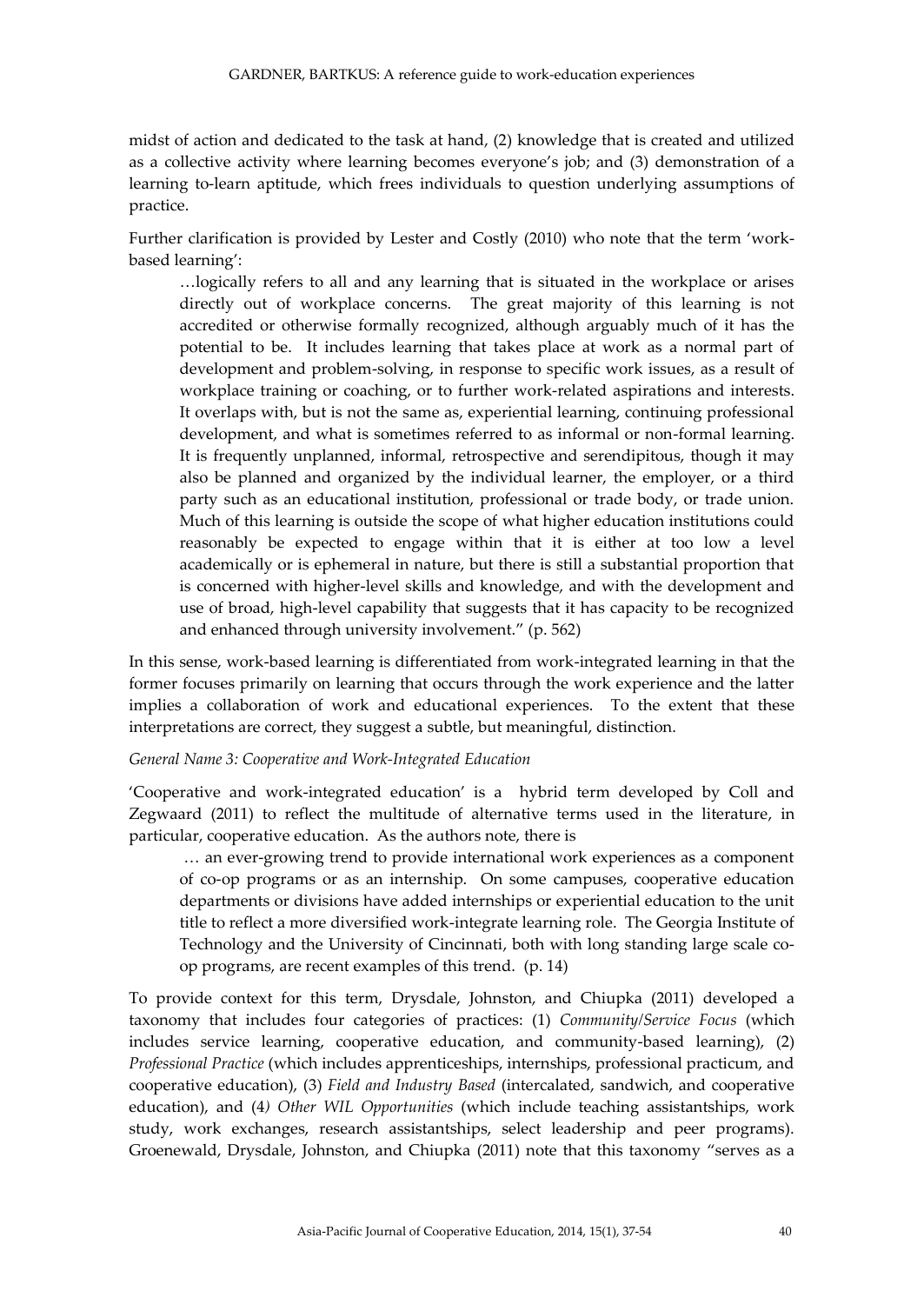guide for practitioners in choosing the appropriate practice within an educational context" (p. 18).

Overall, the emergence of 'cooperative and work-integrated education' appears to represent a desire to encapsulate the nature and scope work-education experiences under a single term and provides further evidence that more comprehensive term is needed.

#### *General Name 4: Vocational Education and Training*

Vocational and education training has been defined by the terminology of the *European Centre for the Development of Vocational Training (Cedefop)* as "education and training which aims to equip people with knowledge, know-how, skills and/or competences required in particular occupations or more broadly on the labour market" (2008, p. 202). This definition is relatively broad and appears closely aligned with the concepts of both work-integrated and work-based learning. Descy and Tessaring (2002) provide a more comprehensive definition/description:

Broadly defined, vocational education and training (VET) comprises all more or less organized or structured activities – whether or not they lead to a recognized qualification – which aim to provide people with knowledge, skills and competences that are necessary and sufficient in order to perform a job or a set of jobs. Trainees in initial or continuing training thus undertake work preparation or adapt their skills to changing requirements. VET is independent of its venue, of the age or other characteristics of participants, and of their previous level of qualification. The content of VET could be job-specific, directed to a broader range of jobs or occupations, or a mixture of both; VET may also include general education elements. However, the definition of VET and continuing training (CVT) in individual countries is different. (p. 3)

With regard to different countries, Karmel (2007) notes that Australia defines VET "as courses that lead to industry recognized qualifications under the Australian Qualifications Framework while at the same time contributing to the standard Year 12 certificate" (p. 101). In the European Community, Misra (2011) notes that vocational and education training has two popular forms:

Initial vocational education and training (IVET) refers to training that leads to an initial (upper secondary) vocational qualification. The qualification can be taken in an institution-based system or in apprenticeship training. IVET is in most cases education and training for young people aged 16–19, but can also be adult education.

Continuing vocational education and training (CVET) refers to education or training taken after initial education and training or after entry into working life. CVET aims at helping individuals to improve or update their knowledge and skills, to acquire new skills for a career move or retraining and to support their personal or professional development. CVET is provided by a variety of organizations. These can be public or private and regulated by public administration or by the market. In many countries social partners play an important role in CVET. (Volmari et al. 2009, p. 29)

This review suggests that the meaning of vocational education training can differ based on the geo-education region where the training is taking place. As such, researchers should take this into account when studying the nature and scope of vocational and education training.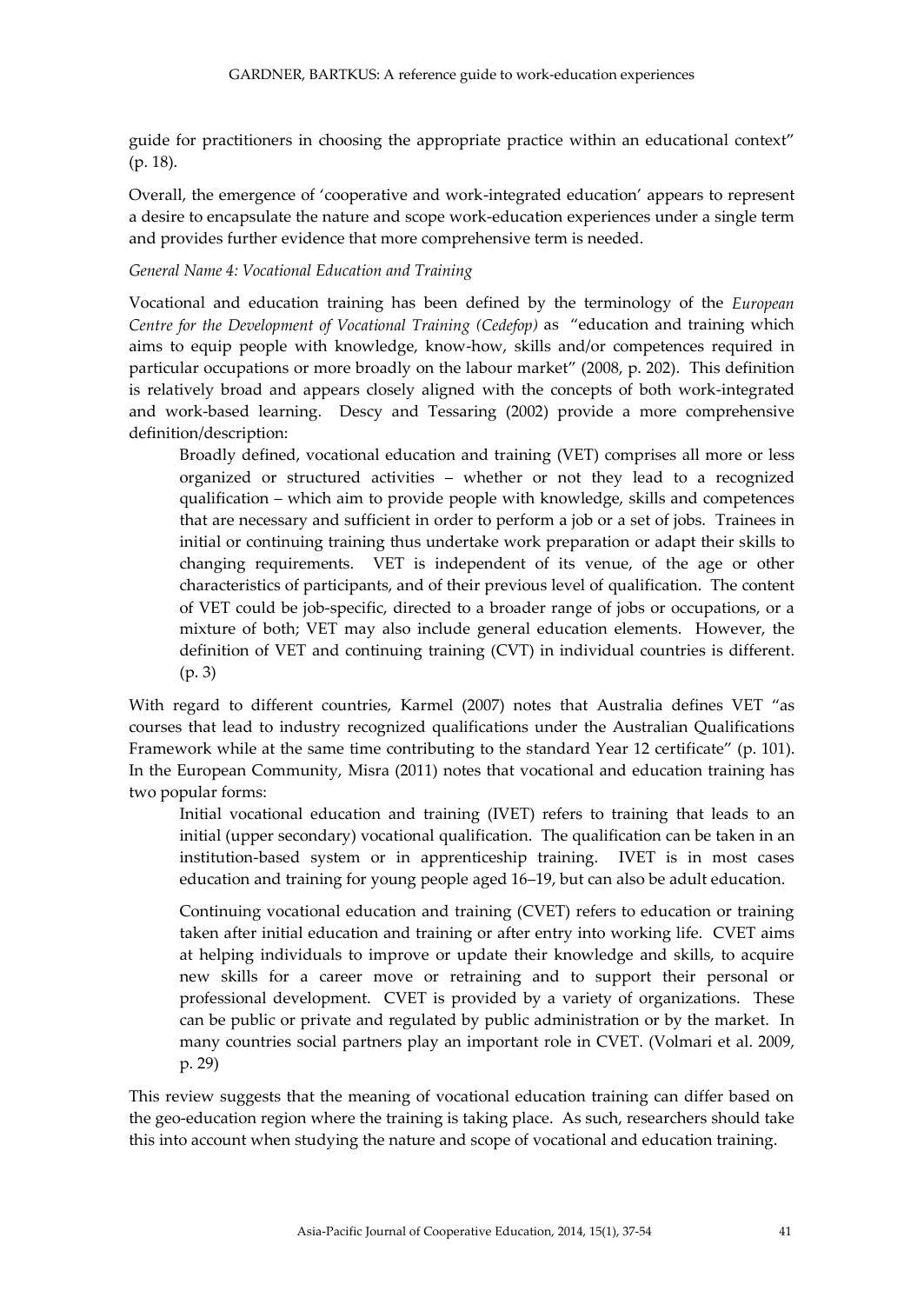#### *General Name 5: Career and Technical Education (CTE)*

Career and Technical Education (CTE) is a name used primarily in the United States and Canada. The *Association for Career and Technical Education* (ACTE) describes CTE in the following way:

Career and technical education prepares both youth and adults for a wide range of careers. These careers may require varying levels of education – from high school and postsecondary certificates to two- and four-year college degrees. Career and technical education is offered in middle schools, high schools, community and technical colleges and other postsecondary institutions. (n.p.)

Others have provided similar descriptions. Scott and Sarkees-Wircenski (2004), for example, state that:

Career and technical education (CTE) instruction aims at developing foundational skills, core workplace competencies, and specific skill competencies in various occupational areas. Internships, practicums, cooperative education, school-based enterprises, dual enrollment programs, and apprenticeships are a few venues that deliver career and technical education by providing meaningful opportunities for learners to apply their academic and technical skills. (n.p.)

From these descriptions, we see that CTE adopts the same work/education philosophy as work-integrated learning, work-based learning, and vocational and education training. Its major differentiating characteristic is that it is terminology that is used primarily within the United States.

#### *General Name 6: Work Placement*

Murakami, Murray, Sims, and Chedzey (2009) note that work placement programs "claim to bridge the experience in higher education to that of the world of work" (p. 13). Similarly, Cornelius (2008) states that "work placements have been used to help students develop transferable and work-related skills in 'real' workplaces" (p. 288).

Vaezi-Nejad (2009) describes a particular work-placement program that was designed by London Metropolitan University. Called "Work Placement for Professional Experience", the program has the following objectives:

- Gain a useful experience of the working environment;
- Undertake a work-based project appropriate to their academic level;
- Enhance and extend their learning experience by applying and building on their academic skills and capabilities by tackling real life problems in the workplace;
- Become aware of the culture and structure of a working environment;
- Develop new capabilities and skills. (p. 282).

As with other work/education concepts, work placement reflects the philosophy that integrating practical work experience with formal education can produce meaningful benefits.

#### *General name 7: Project-Based Learning*

Unlike other forms of work/education experiences, project-based learning does not necessitate actual work experience. Prince and Felder (2006), note:

project-based instruction centers on an authentic task but is distinguished from other forms of inductive learning by its focus on the creation of a product, often a report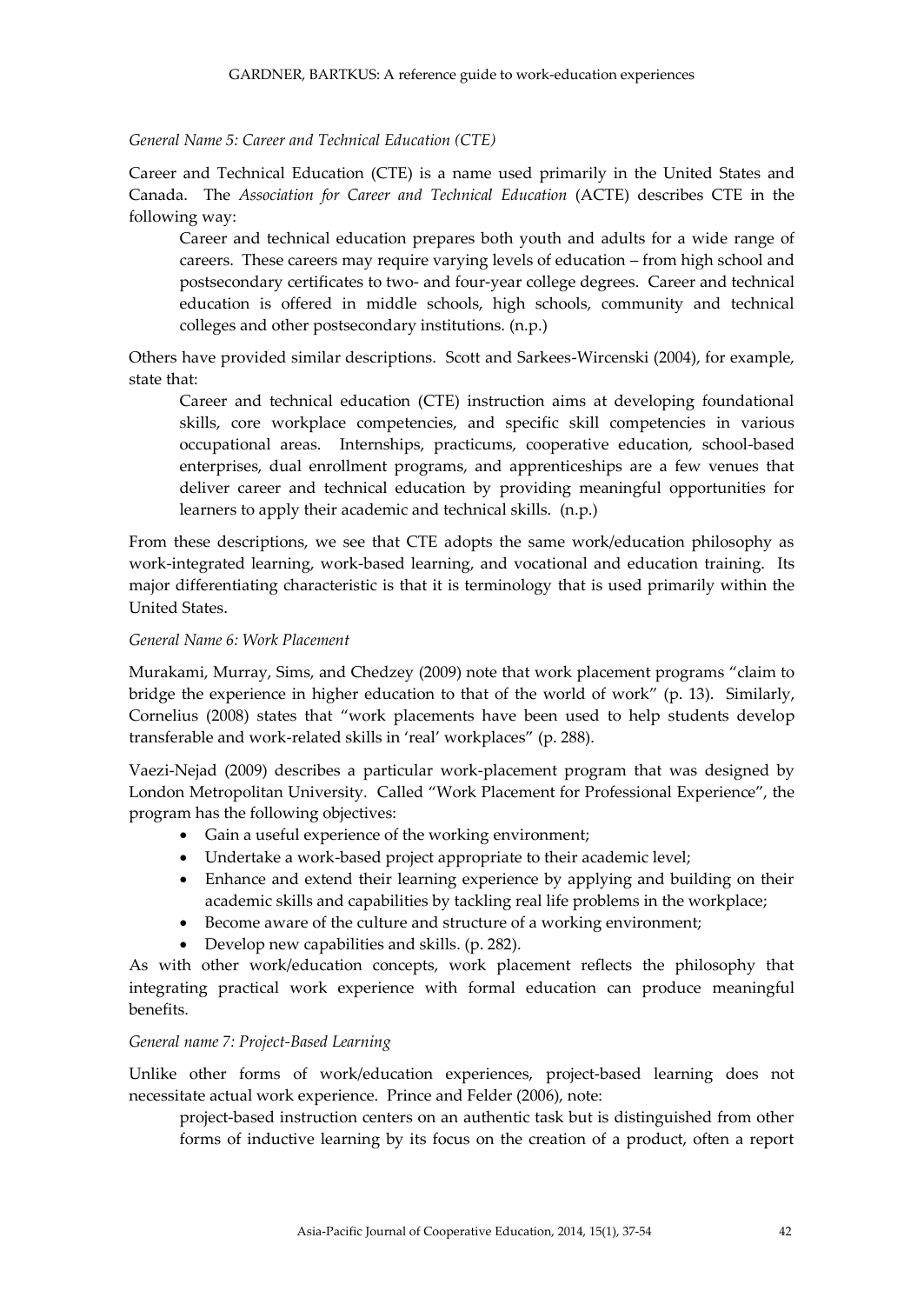detailing the student's response to a driving question, as a driver for learning. (as cited in Marshall, Petrosino, & Martin, 2010, p. 370)

While project-based learning does not require participation in an actual work environment, it is characterized as a learning model that integrates educational instruction and practice. In this regard, Blumenfeld et al. (1991) as quoted in Lam Cheng and Choy (2010, p. 488) provide a useful summary of what it means to engage in project-based learning:

Project-based learning is part of the instructional approach originating from Dewey (1938), who stressed the importance of practical experience in learning. In projectbased learning, students work in small groups on academic tasks. The task can be in the form of investigation or research on a particular topic. The topic being studied usually integrates concepts from a number of disciplines or fields of study. Students in the same small group collaborate with one another to reach a collective outcome over a period of time. They pursue solutions to a problem by asking and refining questions, debating ideas, making predictions, collecting and analyzing data, drawing conclusions, and communicating their findings to others. This approach is widely believed to be a powerful teaching strategy that would enhance student motivation and promote self-directed learning.

This characterization suggests that a differentiating characteristic of project-based learning is a focus on collaborative problem solving.

#### *General Name 8: Experiential Education*

Experiential education also shares commonalities with other forms of work/education experiences, but like service learning and project-based learning, it does not necessitate actual work experience. As a movement, experiential education is grounded in the early writings of John Dewey, especially *Experience and Education* (1938). The Association for Experiential Education (2013) defines it as "a philosophy that informs many methodologies, in which educators purposefully engage with learners in direct experience and focused reflection in order to increase knowledge, develop skills, clarify values, and develop people's capacity to contribute to their communities." (*Association of Experiential Education*)

#### Eyler (2009) provides additional clarification:

Experiential education, which takes students into the community, helps students both to bridge classroom study and life in the world and to transform inert knowledge into knowledge- in-use. It rests on theories of experiential learning, a process whereby the learner interacts with the world and integrates new learning into old constructs. (p. 24)

Experiential education blurs the line between theory and practice; theory lacks meaning outside of practice. In order to develop strong skills for continuous learning, students need opportunities to practice those skills in environments consistent with lifelong use and as they acquire disciplinary mastery. (pp. 28-29)

Experiential education practices include terms familiar to other forms of work-education experiences such as active-based learning, problem-based learning, and project-based learning, among others. One factor that seems to distinguish experiential education from other forms of work-education experiences is that experiential education does not necessarily link the experience to a work assignment. As such, activities as service learning and other community-based projects are often at the forefront of experiential education. But perhaps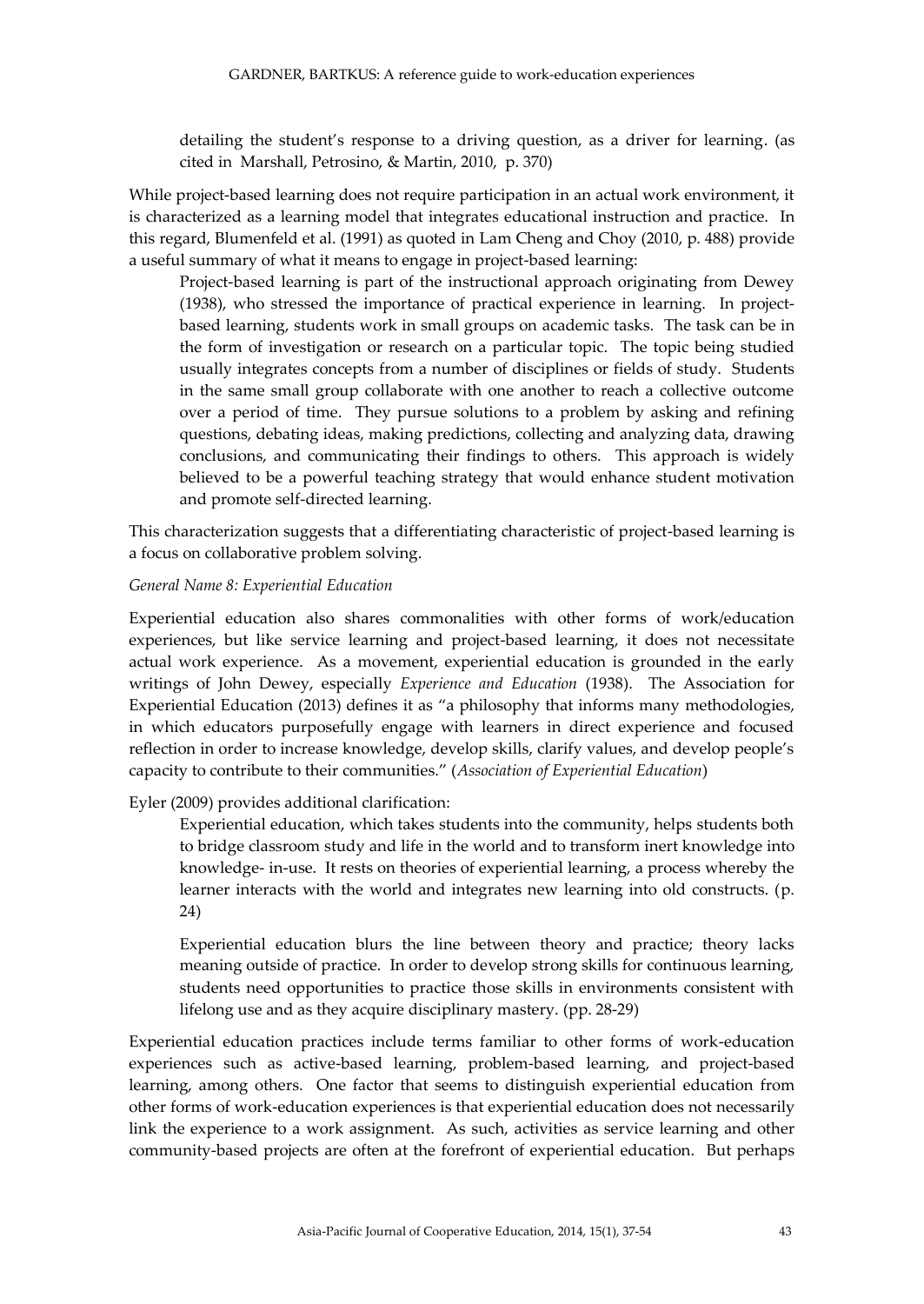the most distinctive quality of experiential education is that, by definition, it requires deep personal reflection on the learning that has occurred and challenges that were overcome. While personal reflection continues to lie at the heart of experiential education, it is important to note that nearly all high quality work-education programs will have a tendency to integrate some form of reflective practice.

### *General Name 9: Experiential Learning*

Although the concept of experiential learning is not a commonly accepted model of work/education experience, *per se*, its theoretical foundation shares some unifying principles. Consider, for example, Kolb's (1984) definition of learning as "a process whereby knowledge is created through the transformation of experience" (p. 38). In this sense, experiential learning can include learning that occurs in a formal educational setting as well in a workplace setting, among others.

It would appear that a major distinction between experiential learning and other terminology used to describe work/education experiences is that while the former implies that each experience (at work or in the classroom) is a relatively separate learning experience, the latter explicitly recognizes that experiences are integrative. In this sense, experiential learning focuses primarily on the independent experience but does acknowledge the synergies that can occur through a combination of instructional education and work.

Burke, Marks-Maran, Ooms, Webb, and Cooper (2009) discuss the importance of the concept of experiential learning to that of work-based learning:

Dewey argued that education must both engage with and enhance experience, and linked to this, education must involve reflection on experience. According to Dewey, this would fulfill and enrich the current lives of students as well as prepare them for the future. Dewey believed that progress, in educational terms, was in the development of new attitudes towards, new interests in, and new understanding of experience. The significance of human experience was a fundamental component of his ideas about learning. Education is a continuing reconstruction of experience (Dewey 1916). In summary, Dewey (1916) defined experience as physical action, the consequences of that action, and the individual's judgment (reflection) of the consequences of that action. This relationship between experience, consequence and reflection is perhaps the earliest model for WBL. (p. 18)

#### *General Name 10: Professional Development*

Professional development embraces a broad range of learning opportunities where professionals can continue to gain skills, knowledge, and expertise to advance their professional career. Professions, such as nursing, education, counselors, and tax consultants, often require and expect additional training beyond the terminal degree. This form of learning is often referred to as continuing professional development. In the U.K. a distinction has been made between initial and continuing professional development where initial professional development is defined as a "period of development during which an individual acquires a level of competence necessary in order to operate as an autonomous professional." (The UK Initial Professional Development Forum, n.d.)

Some institutions have recognized that organizations are now demanding higher levels of skills and abilities in order to face the daunting complexity and relentless change occurring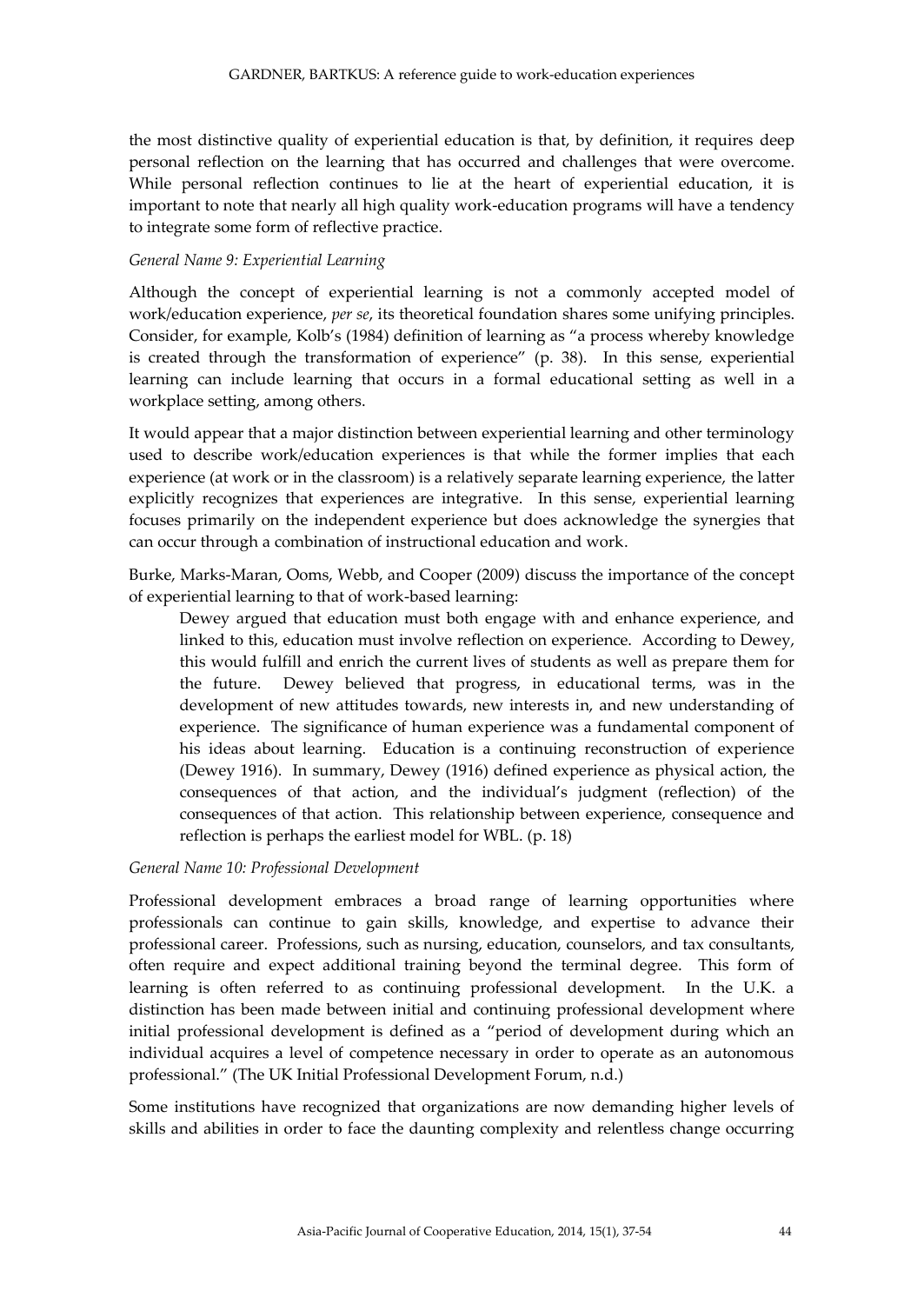in the workplace. Delivery methods (internships, co-ops, etc) are being re-structured to incorporate both work and professional development.

#### *General Name 11: Community/Civic Engagement*

The literature tends to treat community and civic engagement as relatively synonymous. However, there are subtle distinctions. Specifically, Illinois State University notes that the difference has to do with the scope of the impact:

"Community engagement impacts a specific localized problem or issue; for example it may be within the campus, within the city or county or maybe even within the state. Civic engagement is social responsibility in a larger context, working on global or national problems or issues and instilling a life-long commitment to the resolution of those problems or similar issues." (Illinois State University, n.d.)

The difference, therefore, is largely the result of the scope of engagement rather than the nature of the engagement itself. For the purposes of this review, we focus on community engagement with the understanding that the basic principles are relevant to civic engagement as well.

One of the most active entities in community engagement is the Carnegie Foundation. In its classification of colleges and universities, it has an elective community-engagement designation. The Foundation puts forth that:

Community engagement describes the collaboration between institutions of higher education and their larger communities (local, regional/state, national, global) for the mutually beneficial exchange of knowledge and resources in a context of partnership and reciprocity. The purpose of community engagement is the partnership of college and university knowledge and resources with those of the public and private sectors to enrich scholarship, research, and creative activity; enhance curriculum, teaching and learning; prepare educated, engaged citizens; strengthen democratic values and civic responsibility; address critical societal issues; and contribute to the public good. (Carnegie Foundation for the Advancement of Teaching, n.d.)

Weerts and Sandmann (2010, p. 632) further note that the distinction between community engagement and other related activities such as service learning and community outreach is that the latter "are typically conceived as one-way approaches to delivering knowledge and service to the public, whereas engagement emphasizes a two-way approach in which institutions and community partners collaborate to develop and apply knowledge to address societal needs (Boyer, 1996; Kellogg Commission, 1999)". In this sense, community engagement is distinguished from community service by the way in which the activity is administered. In the former, there is a greater focus on collaborative efforts as evidenced by partnership in the activity and reciprocity in terms of value added.

### REVIEW OF PROGRAMS OF DELIVERY

Programs of delivery are the means by which work-education experiences are administered. Our review has identified six major forms. The following sections define and provide description of each form.

### *Delivery Program 1: Cooperative Education*

Wilson, Stull, and Visonhaller (1996) state that the "principle strategy of cooperative education is a joint venture between the academy and the workplace with the latter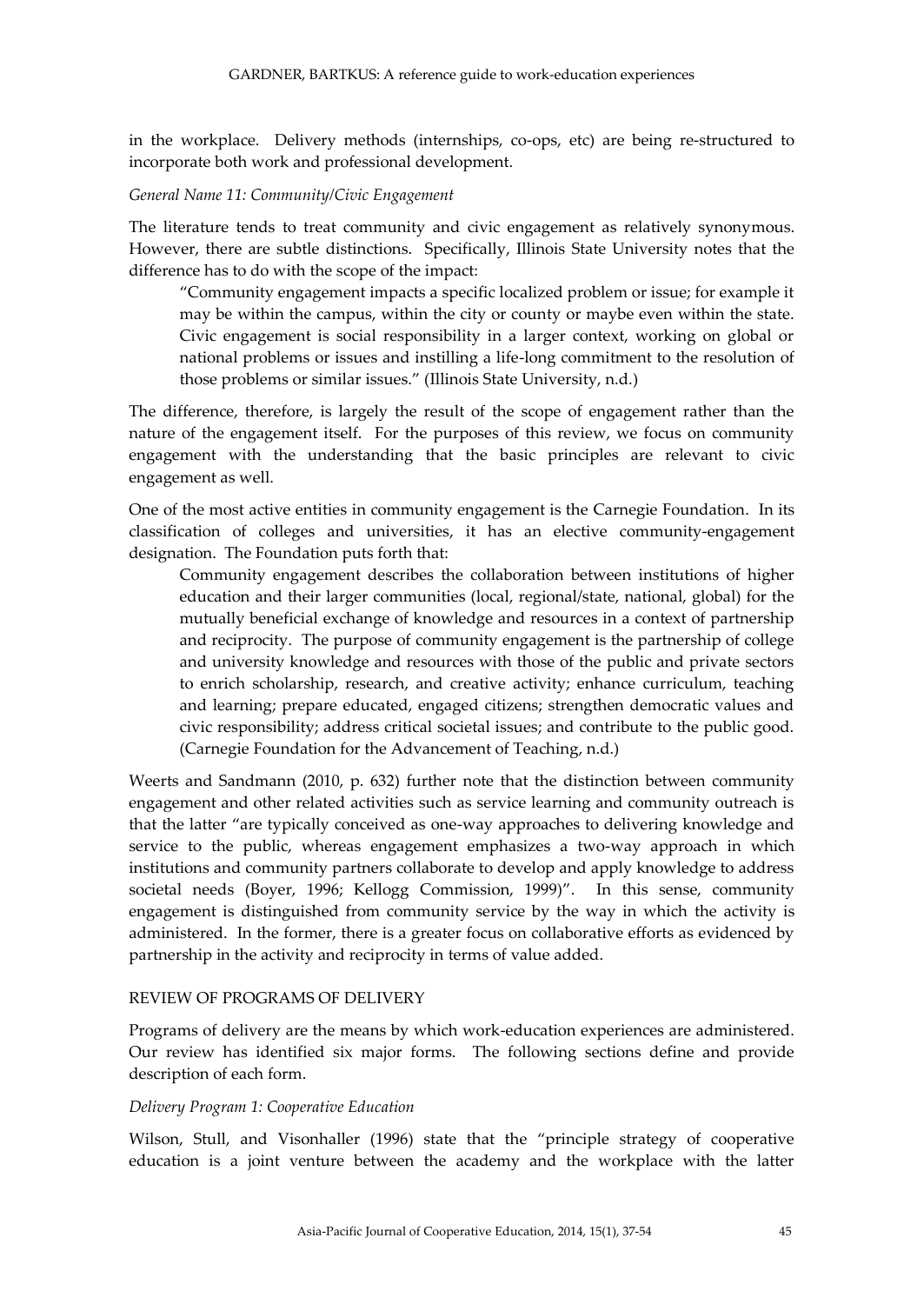providing work experiences to students" (p. 158). Additionally, they view the defining characteristics of cooperative education to be "the linkage of work and academics within the curriculum" (p. 158).

Munby, Hutchinson, and Chin (1998) as cited in Drysdale, et al. (2007) provide additional clarification on the meaning of cooperative education based on contributions by Taylor (2002) and Munby, Huthinson, and Chin (1998):

Cooperative education is defined as work-integrated experience that combines classroom learning with skill acquisition in the workforce (Taylor, 2002). While campus based learning is important in providing generalizable skills (e.g., critical thinking, problem-solving, general knowledge), the workplace experience provides situation-specific skills (e.g., application of technical skills) as well as knowledge about the workplace and other employees (e.g., conflict management, interpersonal relations, values, attitudes). (p. 48)

Perhaps the most formal definition was provided through the *National Commission for Cooperative Education* 1994:

Cooperative Education is a structured educational strategy integrating classroom studies with learning through productive work experiences in a field related to a student's academic or career goals. It provides progressive experiences in integrating theory and practice. Co-op is a partnership among students, educational institutions and employers, with specified responsibilities for each party. (n.p.)

In each of these definitions and descriptions, it is difficult to clearly understand the distinction between cooperative education and other models of delivering a work/education experience. Cedercreutz and Cates (2010) help resolve this issue by noting that traditional cooperative education is defined as "an educational methodology in which periods of classroom instruction *alternate* with periods of paid discipline-related work experience" (p. 20,). It is primarily the planned alternating rotation of practical work and formal educational experiences that most differentiates cooperative education from other similar models.

### *Delivery Program 2: Internships*

Internships are almost ubiquitous in higher education. A review of definitions reveals that internships are describes as structured and supervised, involves academic credit, focuses on relevant work experience, and provides students with an opportunity to apply classroom knowledge to real world practice. For example, Inkster and Ross, (1995), as cited in the ASHE-ERIC Higher Education Report (2002), define internships as "structured and supervised professional experiences in an approved organization or agency where students earn academic credit upon completion of the experience" (p. 67). Similarly, Taylor (1988) defines them as "structured and career relevant work experiences obtained by students prior to graduation from an academic program." (p. 393)

Stretch and Harp (1991) define internships as "…controlled experiential learning where a student receives academic credit while employed by an organization in a chosen area of interest" (p. 67). Finally, Clark, 2003, and D'Abate, Youndt, & Wenzel, 2009 as cited in Liu, Xu, and Weitz (2011) provide a similar definition: "Internship as a form of experiential learning also gives students valuable opportunities to discover the business world firsthand and to apply classroom knowledge to practice"(p. 94).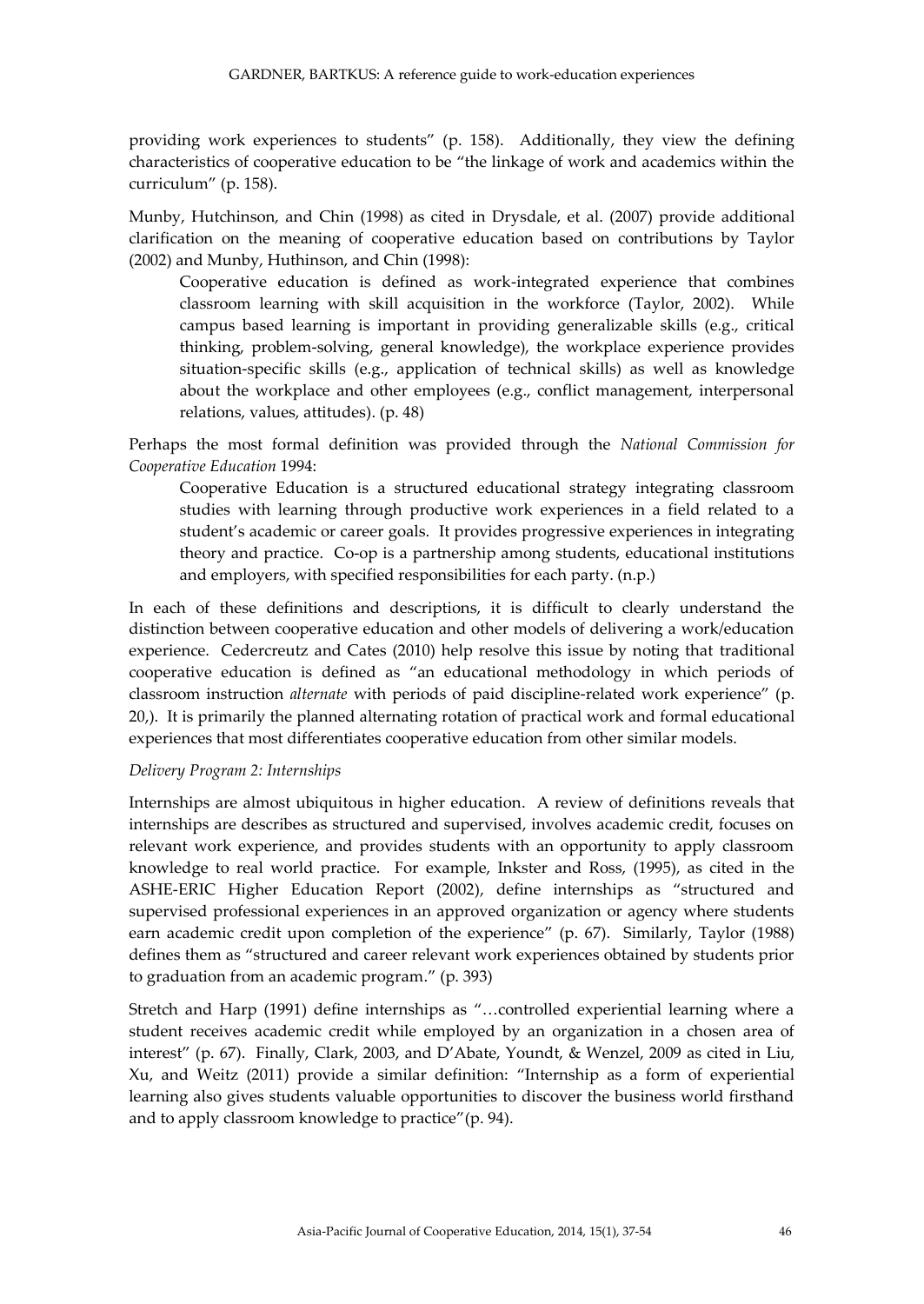As a delivery program, internships appear relatively flexible in terms of when they can occur and for how long. As a result, students can conceivably participate in more than one internship experience (should they decide) during their education. This allows students the opportunity to see if the career path they have chosen is suitable.

As a result, it should not be surprising that internship laws and practices tend to vary widely between countries and even within the same country. Even within a college or university, internship practices can differ between departments. Additionally, the quality of internship offerings that employers provide can range widely with some students immersed in significant learning experiences while others may engage in more menial tasks. The lack of clearly defined and generally accepted guidelines, such as found in more formally established programs such as cooperative education, presents a challenge for internship program administrators. In essence, there is a need for more consistency in internship practices.

# *Delivery Program 3: Externships*

The National Association of Colleges and Employers (NACE) provide this description of an externship:

An externship or job shadowing experience allows a student to spend between a day and several weeks observing a professional on the job. Such experiences are unpaid, however some colleges and universities pick up travel and/or living expenses. Externships and job shadowing experiences are generally not done for academic credit. (n.d.)

When participating in an externship, a student will typically 'shadow' an experienced member of the company throughout the day(s) to get a better understanding of what his/her job entails. Hence, unlike internships (where emphasis is placed on job training), externships focus on giving the student a small taste of the potential career path.

It is also worth noting that externships have been a cornerstone of work-education experiences in law schools. Givelber, Baker, McDevitt, and Miliano (1995), for example, provide a broad description of good fieldwork in law programs. The fieldwork emphasizes the relationships among the practice setting, the legal problem, and the larger socio-politicaleconomic arena. It also distinguishes the difference between the novices who are there to learn the legal practice and the experts. Givelber et al. also suggested law students learn best when their work is complex and when they receive explicit and implicit guidance, feedback, and evaluation.

Additionally, and unlike internships, externships appears to have more formalized guidelines. In particular, the ABA provides guidelines to make sure fieldwork is both meaningful and appropriate. For example, according to ABA Standard 305 (2004, 2005), law faculty must evaluate fieldwork before law students are permitted to participate. The ABA also requires students to successfully complete one academic year before doing fieldwork.

#### *Delivery Program 4: Apprenticeships*

The U.S. Department of Labor defines an apprenticeship as "…a combination of on-the-job training and related instruction in which workers learn the practical and theoretical aspects of a highly skilled occupation. Apprenticeship programs can be sponsored by individual employers, joint employer and labor groups, and/or employer associations" (n.d.).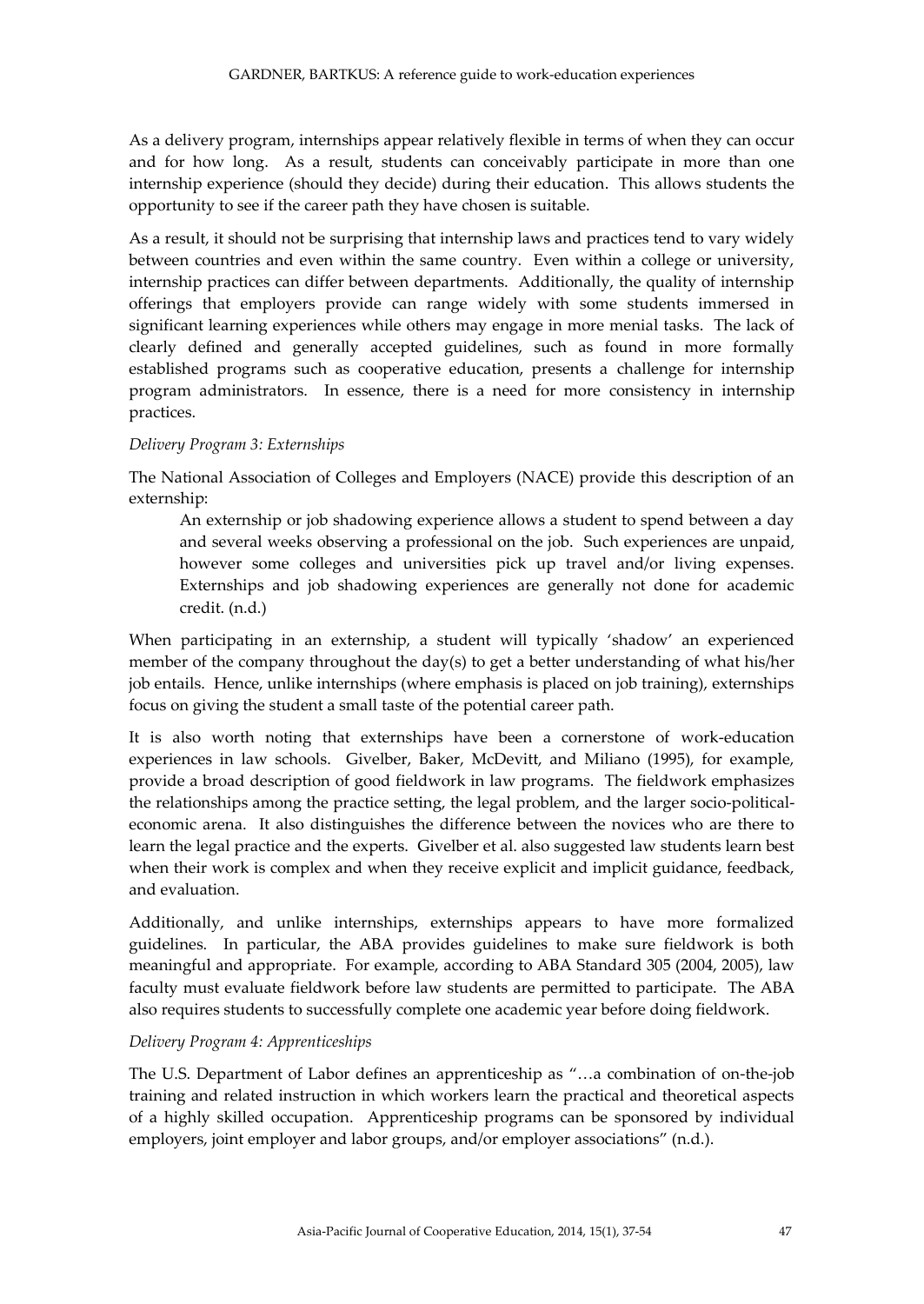Others have offered similar descriptions/definitions. For example, McIntosh (2005) describes an apprenticeship as "a structured programme of vocational preparation, sponsored by an employer, juxtaposing part-time education with on-the-job training and work experience, leading to a recognised vocational qualification at craft or higher level (see Ryan & Unwin, 2001)" (p. 251). Apprenticeships also offer "an 'earn while you learn' opportunity…. apprentices start working and earning immediately and complete their training as they work" (Christine Hauser, *pers. comm.*, as cited in Reece, 2010, p. 8).

Typically, apprentices start out at about half the salary of a fully qualified journeyman. Pay increases incrementally as the apprentice gains more experience. Towards the end of the apprenticeship, it is reported that wages can rise to approximately 90 percent of what a journeyman would receive (Laurence Shatkin, *pers. comm* as cited in Reece, 2010, p.9).

# *Delivery Program 5: Practicum*

Price (1987) notes that purpose of a practicum is to "link theory with practice by providing regular structured and supervised opportunities for students to apply and test knowledge, skills and attitudes, developed largely in campus-based studies, to the real world …." (p. 109). Similarly, the Council for Accreditation of Counseling and Related Educational Programs (CACREP, 1988) describes a practicum as "provid[ing] an opportunity to perform, on a limited basis and under supervision, some of the activities that a regularly employed staff member in the setting would be expected to perform" (p. 28). Williams (2009) further notes that practica "are considered opportunities to apply theoretical knowledge and skills, previously gained in the classroom, to authentic educational settings" (p. 68).

These descriptions imply that practicum is broadly defined and, as a result, can conceivably include a number of related concepts. For example, Yan and He (2010) maintain that the practicum is a form of experiential learning (see also Boud, 1989; Boud, Cohen, & Walker, 1993; Henry, 1989; Kolb, 1984) and can be "described as *field-based learning* (Lonergan & Andersen, 1988), *work-based learning* (Foster & Stephenson. 1998), *learning by doing* (Schön, 1987), *learning from action* (Hutton, 1989) or, in community settings, *service-learning* (Applegate & Morreale, 1999)" (p. 58).

Similarly, Ryan, Toohey, and Hughes (1996) maintain that the "practicum constitutes an integral part of many professional courses in higher education; and is manifest in several different forms depending on the discipline: field experience, cooperative education, sandwich programs, internships, clerkships, clinical practicum, and the like" (p. 355).

This brief review suggests that the concept of the practicum has been characterized as a generic term for work/education experiences.

#### *Delivery Program 6: Service Learning*

Service learning is similar to other forms of work/education experiences in that it views the integration of practical and education experiences as a fundamental tenet of the learning process (Eyler & Giles, 1997). And, like project-based learning, it does not necessarily require actual work experience. It does, however, require engagement with the "real" world. As Sherman and MacDonald (2009) note: "Service Learning is an innovative way to integrate experiential learning, academic study, and community service. It builds upon a tradition in education of social responsibility and brings a philosophy of outreach to the undergraduate academic experience" (p. 236).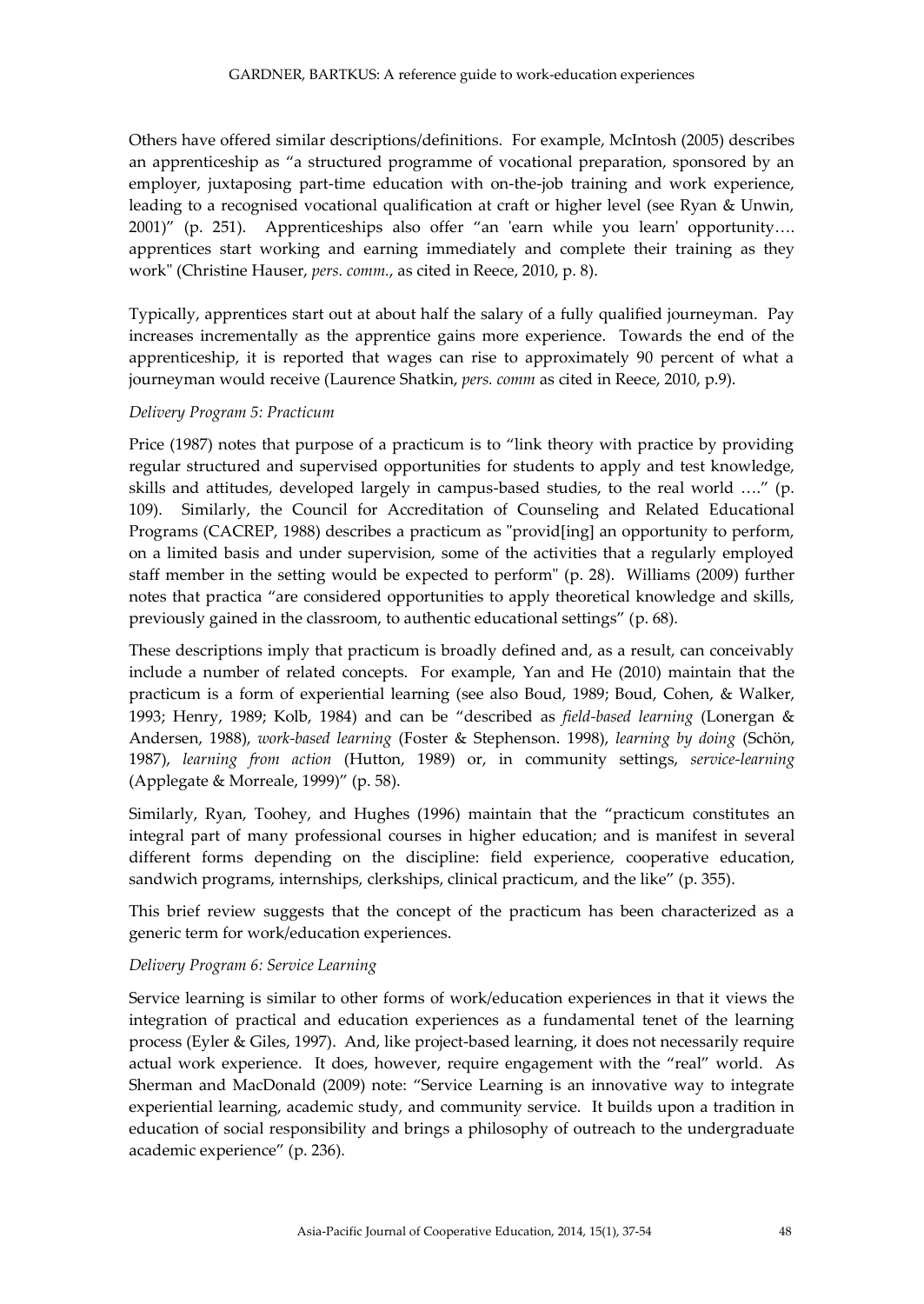In this way, service learning has been considered a core component of civic engagement. In particular, Bringle and Hatcher (1995) define service learning as a:

"..course-based, credit bearing educational experience in which students (a) participate in an organized service activity that meets identified community needs, and (b) reflect on the service activity in such a way as to gain further understanding of course content, a broader appreciation of the discipline, and an enhanced sense of personal values and civic responsibility." (p. 112)

### DISCUSSION AND GUIDELINES FOR RESEARCHERS

This review is intended to serve as a reference for terms used to define and describe work/education experiences. Our hope was to discern a shared language in order to establish a stronger foundation upon which to build and sustain scholarship in this area and enhance practice. Although the area of study includes a multitude of names, our analysis suggests that they share, more or less, a common philosophical belief that integration of educational instruction with practical work improves the learning experience. Amongst the delivery programs, barriers emerge that detract from collaborative research. Purists to a specific program may hold rigidly to their prescribed definitions and, as a result, may discount the work of others in a different delivery program. Alternatively, in the absence of adequate clarification, some researchers and practitioners alike might conflate terms that are not meant to be used interchangeably. The purpose of this essay is designed to at least partially mitigate these concerns.

The question that now needs to be addressed is how to move forward. In this regard, we propose the following guidelines:

- 1. Researchers should *not* regard the individual terms as entirely different. While there may be distinct differences, they are all intended to meet similar goals and objectives (more or less). As such, when researchers are conducting literature reviews, they should be careful so as to not be overly restrictive or overly broad.
- 2. Researchers are encouraged to utilize definitions and descriptions that are appropriate and, most importantly, documented in the literature. In doing so, the potential for ambiguity is reduced.
- 3. Researchers should be cognizant of the fact that names for very similar models and programs of work/education experiences may differ depending on the geographical region or the specific discipline. Knowledge of these different names helps improve our research.
- 4. Researchers are cautioned not to develop new names without philosophical rationale. That said, we would be remiss to not re-acknowledge that we proposed a new name ourselves: work/education experiences. However, we have proposed this name based on the philosophical foundation already established for all of the programs described in this essay; That is, they involves experiences that include recognition of both work and education. Furthermore, the intended outcome of all of these programs is, of course, a meaningful learning experience.
- 5. Researchers are encouraged to continue the discussion regarding the nature and scope of work/education experiences. We maintain that a more systematic understanding of the names we use to describe (and define) models and programs will improve the quality of our research.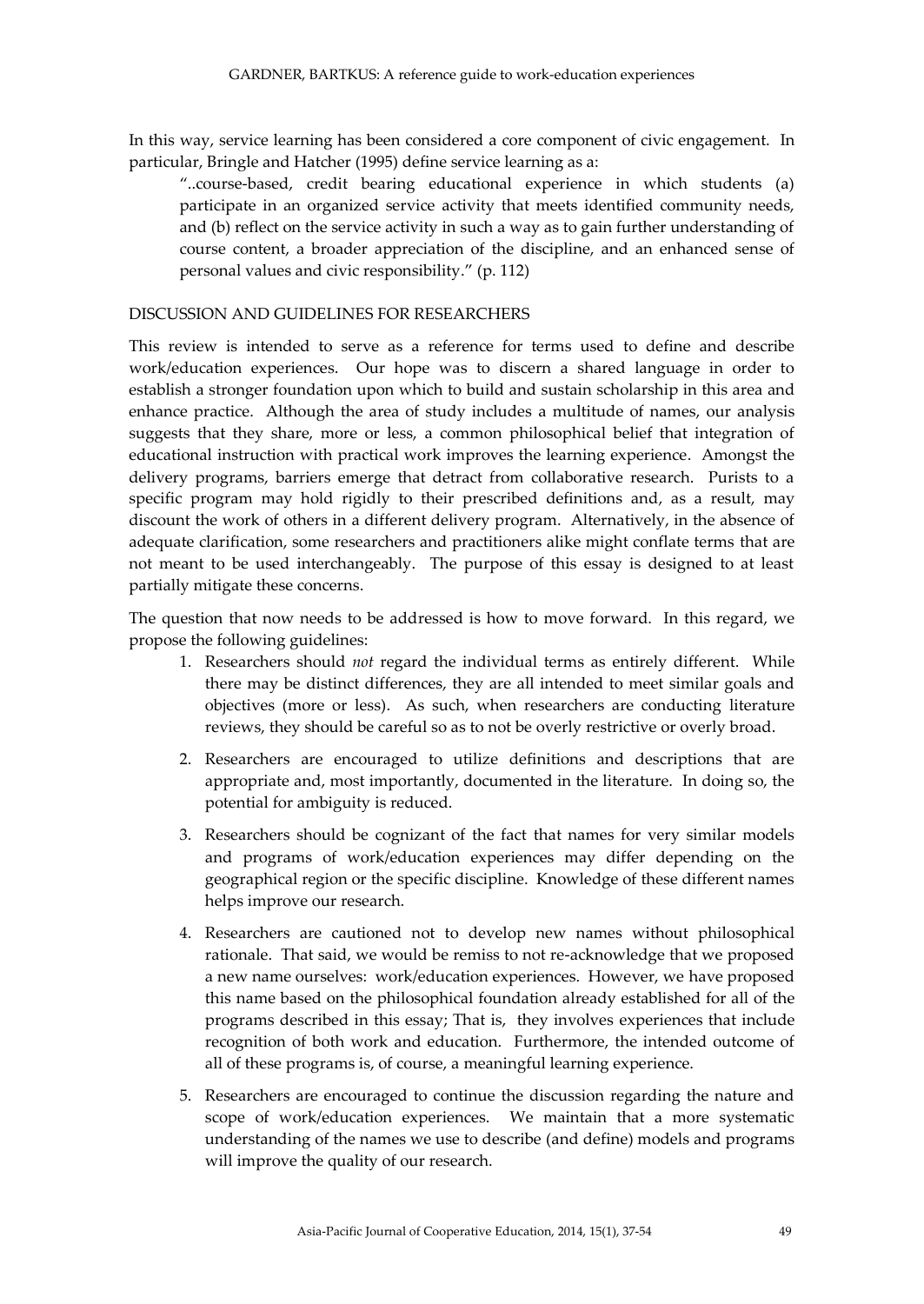In conclusion, we remind readers that the purpose of our analysis was to critique (but not to criticize), the manner, rationale, and/or motives for the names. We have argued that while clinical descriptions and definitions for names used to describe work/education experiences may differ, it is not all that apparent from a review of the literature. As such, we propose that greater care should be taken with regard to how names are defined and described. The rationale for this proposition is summarized by Adams (2002):

- Definition precedes classification
- Classification enables analysis
- Analysis allows critical reasoning
- Critical reasoning contributes to creative problem solving.

Hence, a better understanding of what names mean and how they are used will help enhance our ability to effectively address and respond to issues relevant to the science and practice of work/education experiences.

#### **REFERENCES**

- Adams, D. (2002). *Creative Problem Solving* [power point]. Parallax Consulting. Retrieved from http:// http://parallaxconsulting.com/
- Applegate, J., & Morreale, S. (1999). Service learning in the communication discipline: A natural partnership. In D. Dorge, E. Zlotkowski, & B. Ortega Murphy (Eds.), *Voices of strong democracy: Concepts and models for service learning in communication studies* (pp. 9-14). Washington, DC: American Association for Higher Education.
- ASHE-ERIC Higher Education Report (2002). Transforming the curriculum: Preparing students for a changing world. *ASHE-ERIC Higher Education Report, 29*(3), 1–101. DOI: 10.1002/aehe.2903
- Association for Career and Technical Education**.** (n.d.). *What is career and technical education?* Retrieved from: [https://www.acteonline.org/factsheets/#.UbDGFp3D\\_IU](https://www.acteonline.org/factsheets/#.UbDGFp3D_IU)
- Association for Experiential Education. (2013). *What is experiential education?* Retrieved from http://www.aee.org/about/whatIsEE
- Atkinson, L., Rizzetti, J., & Smith, S. (2005). Online resources for work-integrated learning: A case study in re-usability and flexibility. In *Balance, fidelity, mobility: Maintaining the momentum?* (pp. 37-45). Brisbane, Qld, Australia: Australian Society for Computers in Learning in Tertiary Education.
- Bay, J. (2006). What should college English be? Preparing undergraduates for careers: An argument for the internship practicum. *College English*, *69*(2), 134-141.
- Billett, S. (1994). Situated learning A workplace experience. *Australian Journal of Adult and Community Education*, *34*(2), 112-130.
- Boud, D. (1989). Some competing traditions in experiential learning. In S. W. Weil & I. McGrill (Eds.), *Making sense of experiential learning*, (pp.38-49). Buckingham, U.K.: The Society for Research into Higher Education and Open University Press.
- Boud, D., Cohen, R., & Walker, D. (1993). Introduction: Understanding learning from experience. In D. Boud, R. Cohen, & D. Walker (Eds.), *Using experience for learning*, (pp. 1–17). Buckingham, U.K.: Society for Research into Higher Education and Open University Press.
- Boud, D., Solomon, N., & Symes, C. (2001). *New Practices for New Times*. In D. Boud & N. Solomon (Eds.), *Work-based learning: A new higher education*. Buckingham, U.K.: Open University Press.
- Bringle, R. G., & Hatcher, J. A. (2009). Innovative practices in service-learning and curricular engagement. *New Directions for Higher Educa*tion, *147*, 37-46.
- Brown, N. (2010). WIL[ling] to share: An institutional conversation to guide policy and practice in workintegrated learning. *Higher Education Research & Development*, *29*(5), 507-518.
- Burke, L., Marks-Maran, D. J., Ooms, A., Webb, M., & Cooper, D. (2009). Towards a pedagogy of workbased learning: Perceptions of work-based learning in foundation degrees*. Journal of Vocational Education & Training*, *61*(1), 15-33.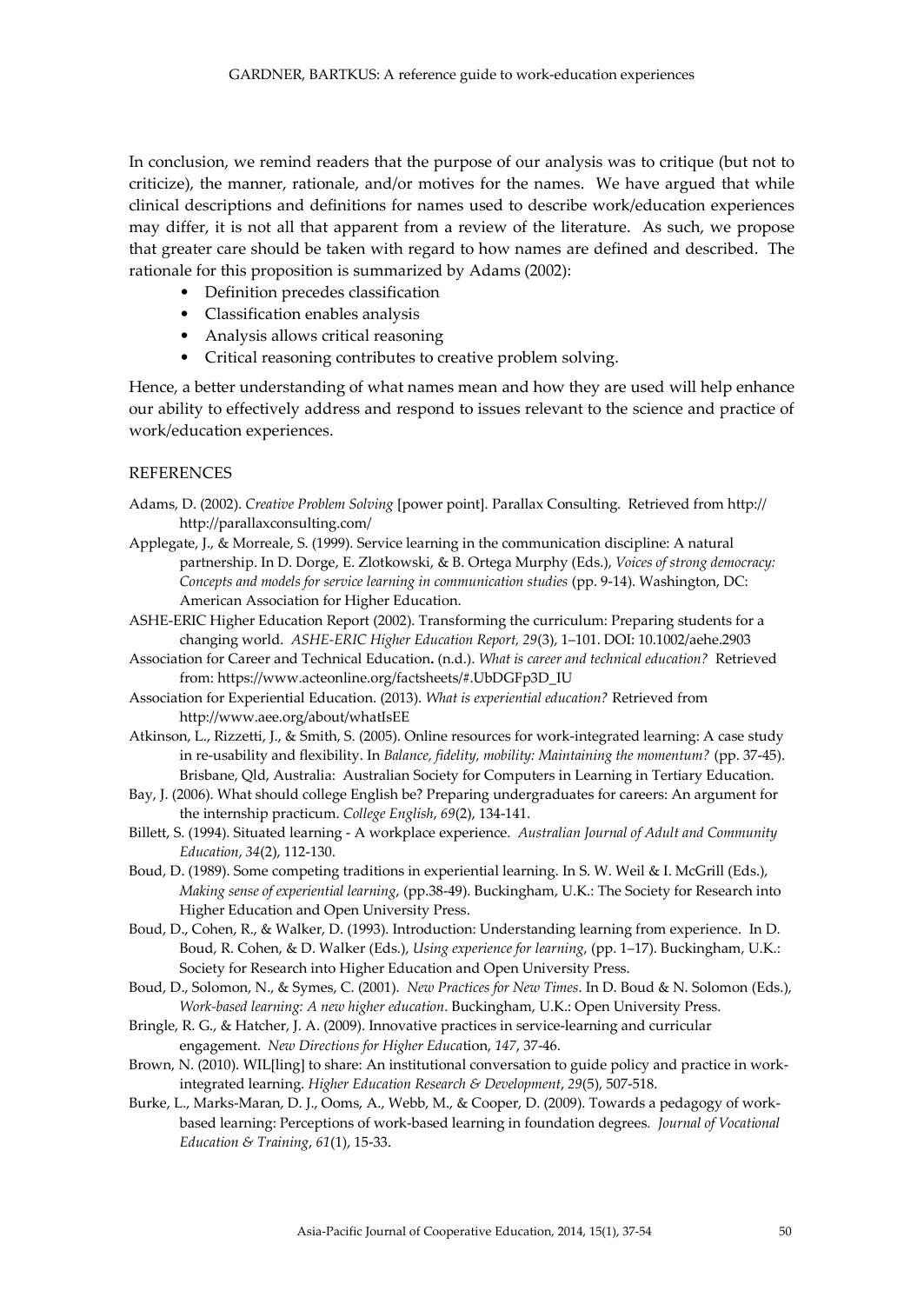- Calway, B., & Murphy, G. (2007). The educational imperatives for a work-integrated learning philosophy. *Journal of Cooperative Education and Internships*, *41*(2), 12-22.
- Carnegie Foundation- Community Engagement. (n.d.). *Classification description.* Retrieved from: http://classifications.carnegiefoundation.org/descriptions/community\_engagement.php
- Cedercreutz, K. & Cates, C. (2010). Cooperative education at the University of Cincinnati: A strategic asset in evolution. *Peer Review*, *12*(4), 20-23.
- Chouinard, N. (1993). Some insights on meaningful internships in sport management: A cooperative education approach. *Journal of Sport Management*, 7(2), 95-100.
- Collier, K., & McManus (2005). Setting up learning partnerships in vocational education and training: Lessons learnt. *Journal of Vocational Education & Training*, *57*(3), 251-274.
- Coll, R., & Zegwaard, K. (2011). The integration of knowledge in cooperative and work-integrated education programs. In R. Coll & K. Zegwaard (Eds.), *International handbook of cooperative and*  work-integrated education. (2<sup>nd</sup> ed., pp. 297-304). Lowell, MA: World Association for Cooperative Education.
- Coll, R., Eames, C., Paku, L., Lay, M., Hodges, D., Bhat, R, … & Martin, A. (2009). An exploration of the pedagogies employed to integrate knowledge in work-integrated learning. *Journal of Cooperative Education and Internships*, *43*(1), 14-35.
- Cornelius, S., Medyckyj-Scott, D., Forrest, D., Williams, A., & Mackaness, W. (2008). The virtual placement: An alternative to the traditional work placement in the geographical sciences? *Journal of Geography in Higher Education*, *32*(2), 287-302.
- Council for Accreditation of Counseling and Related Educational Programs (CACREP). (1988). Accreditation procedures manual and application. Alexandria, VA: Author.
- Danford, G. L. (2006). Project-based learning and international business education. *Journal of Teaching in International Business*, *18*(1), 7-25. doi:10.1300/J066v18n01\_02
- Descy, P., & Tessaring, M. (2002). Training and learning for competence. (Second report on vocational training research in Europe: Executive summary, Rev. ed., *CEDEFOP Reference Series*; 31) Luxembourg: Office. Retrieved from the Official Publications of the European Communities website: http://www2.trainingvillage.gr/etv/publication/download/panorama/4009\_en.pdf
- Dewey, J. (1938). *Experience and education*. Toronto, Ontario, Canada: Collier-MacMillan.
- Dewey, J. (1916). *Democracy and education: An introduction to the philosophy of education*. New York, NY: Free Press.
- Drysdale, M., Goyder, J., Nosko, A., Easton, M., Frank, K., & Rowe, P. (2007). The role of co-op in the transition from high school to post-secondary education. *Journal of Cooperative Education and Internships*, *41*(1), 48-55.
- Dimenäs, J. (2010). Beyond dichotomization: A different way of understanding work integrated learning. *Journal of Cooperative Education & Internships*, *44*(2), 44-49.
- Driscoll, A. (2008). Carnegie's community-engagement classification: Intentions and insights. *Change*, *10*(1), 38 - 41.
- Drysdale, M., Johnston, N., & Chiupka, C. (2011). Experiential learning in post-secondary education: A proposed model. (Unpublished work, University of Waterloo, Canada).
- European Centre for the Development of Vocational Training *(*Cedefop*)*. (2008). *Terminology of European education and training policy*. Retrieved fro[m http://www.cedefop.europa.eu/EN/Files/](http://www.cedefop.europa.eu/EN/Files/) 4064\_en.pdf
- Eyler, J., Giles, D. E., & Braxton, J. (1997). The impact of service-learning on college students. *Michigan Journal of Community Service Learning*, *4*(1), 5- 15.
- Eyler, J. (2009). The power of experiential education. *Liberal Education*, *95*(4), 24-31.
- Feeley, B. T. (2007). Examining the use of for-profit placements in law school externship programs. *Clinical Law Review*, *14*(1), 37-60.
- Foster, E., & Stephenson, J. (1998). Work-based learning and universities in the UK: A review of current practice and trends. *Higher Education Research and Development 17*(2), 155–70.
- Franks, P., & Blomqvist, O. (2004). The World Association for Cooperative Education: The global network that fosters work‐integrated learning. In R. K. Coll & C. Eames (Eds.), *International handbook for cooperative education: An international perspective of the theory, research and practice of*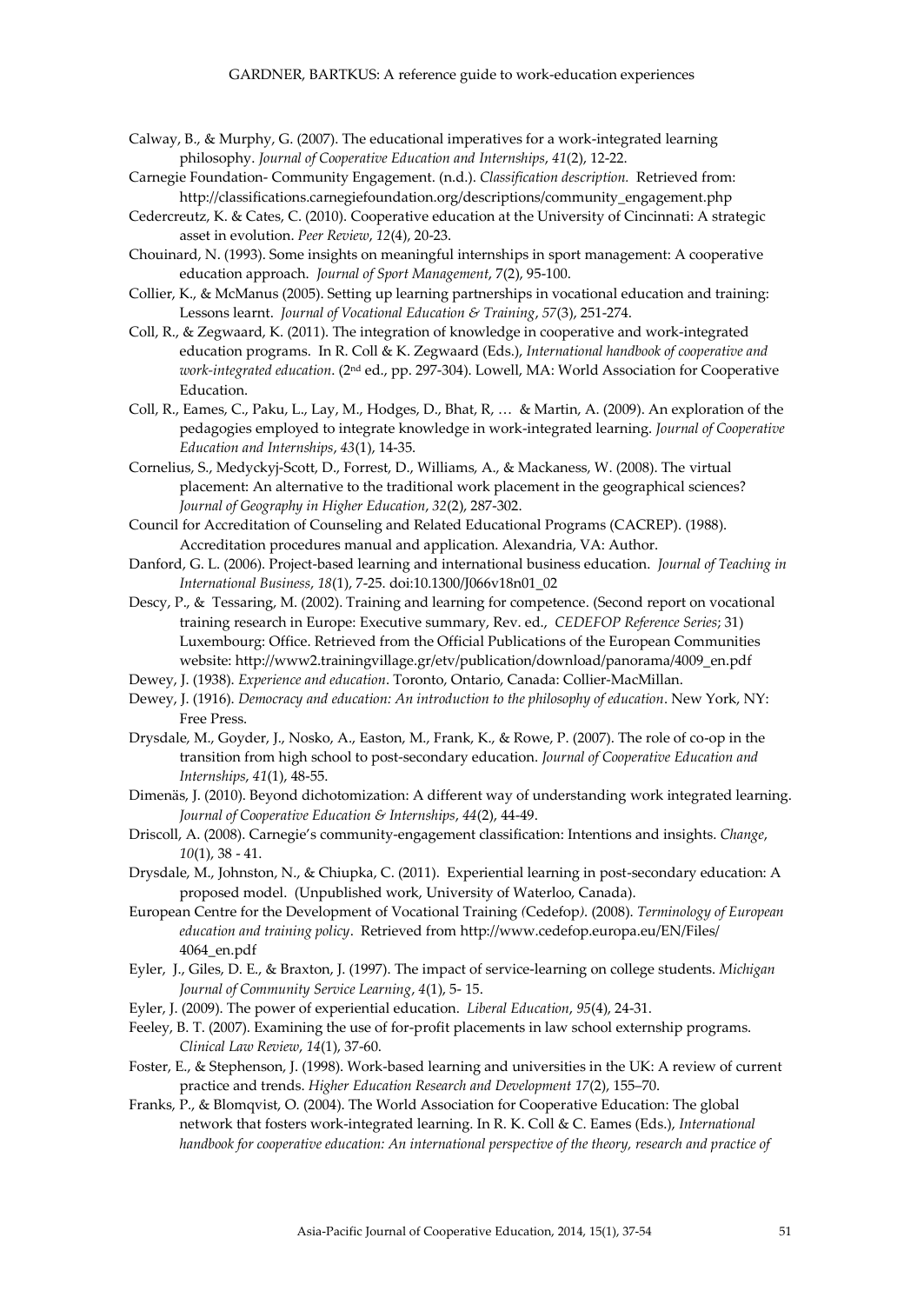*work‐integrated learning*. (pp. 283-289). Boston, MA: World Association for Cooperative Education.

- Freudenberg, B., Brimble, M., & Cameron, C. (2010). Where there is a WIL there is a way. *Higher Education Research & Development*, *29*(5), 575-588.
- Freudenberg, B., Brimble, M., & Cameron, C. (2011). WIL and generic skill development: The development of business students' generic skills through work-integrated learning. *Asia-Pacific Journal of Cooperative Education, 12*(2), 79-93
- Gardner, P. D., & Bartkus, K.R. (2010). An analysis of U.S. learn-and-earn programs. Retrieved from [http://knowledgecenter.completionbydesign.org/sites/default/files/125%20Gardner%20](http://knowledgecenter.completionbydesign.org/sites/default/files/125%20Gardner) ULL%202010.pdf
- Gibson, P., & Busby, G. (2009). Experiencing work: Supporting the undergraduate hospitality, tourism and cruise management student on an overseas work placement. *Journal of Vocational Education & Training*, *61*(4), 467-480.
- Gibson, E., Brodie, S., Sharpe, S., Wong, D. Y., Deane, E., & Fraser, S. (2009). Towards the development of a work integrated learning unit. Retrieved from<http://citeseerx.ist.psu.edu/viewdoc/> download?doi=10.1.1.127.8122&rep=rep1&type=pdf
- Givelber, D. J., Baker, B. K., McDevitt, J., & Miliano, R. (1995). Learning through work: an empirical study of legal internship. *Journal of Legal Education*, *45*(1), 1 - 48.
- Groenewald, T. (2004). Towards a definition of cooperative education. In R. K. Coll & C. Eames (Eds.), *International handbook for cooperative education: An international perspective of the theory, research and practice of work‐integrated learning*. (pp. 17-25) Boston, MA: World Association for Cooperative Education.
- Groenwald, T., Drysdale, M., Johnston, N., & Chiupka, C. (2011). Towards a definition and models of practice for cooperative and work-integrated education. In R. K. Coll & K. E. Zegwaard (Eds.), *International handbook for cooperative and work-integrated education*. (pp. 17-24). Lowell, MA: World Association for Cooperative Education.
- Henry, J. (1989). Meaning and practice in experiential learning. In S. W. Weil & I. McGill (Eds.), *Making sense of experiential learning* (pp. 25–37). Buckingham, U.K.: The Society for Research into Higher Education and Open University Press.
- Hepker, L. (2000). What's work-study? *Campus Life*, *59*(5), 58-59.
- Hines, G., & Moorthy, R. S. (1995). The workplace Needs and changes. *Journal of Cooperative Education*, *31*(1), 53–59.
- Hoyle, T. (2010). Credentials for success: An evolution in the IT industry. *T+D*, *64(*7), 48-51.
- Hoz, R., & Peretz, A. (1996). The residence teaching practicum internship at Ben-Gurion University of the Negev. *Journal of Education for Teaching*, *22*(2), 149-170.
- Houshmand, A. A., & Papadakis, C. (2006). *One century of cooperative education in the United States 1906‐ 2006*. Philadelphia, PA: Drexel University.
- Hutton, M. (1989. Learning from action: A conceptual framework. In S. W. Weil & I. McGill (Eds.), *Making sense of experiential learning* (pp. 50–59). Buckingham, U.K.: The Society for Research into Higher Education and Open University Press.
- Hynie, M., Jensen, K., Johnny, M., Wedlock, J., & Phipps, D. (2011). Student internships bridge research to real world problems. *Education + Training*, *53*(1), 45-56.
- Illinois State University (n.d). The Focus Initiative. Normal, IL: Illinois State University.
- Johnson, D. (2000). The use of learning theories in the design of a work-based learning course at masters level. *Innovations in Education and Training International*, *37*(2), 129–133.
- Kaider, F., Henschke, K., Richardson, J., & Kelly, M. P. (2009). Designing blended spaces to maximise student learning in work integrated learning programs. In Atkinson, R. J., & McBeath, C. (Eds), *Same places, different spaces*, (pp. 496-505). Auckland, New Zealand: Australasian Society for Computers in Learning in Tertiary Education (Ascilite). Retrieved from [http://www.ascilite.org.au/c](http://www.ascilite.org.au/)onferences/auckland09/procs/kaider.pd
- Karmel, T. (2007). Vocational education and training in Australian schools. *The Australian Educational Researcher*, *34(*3), 101-117.
- Kolb, D. (1984). *Experiential learning: Experience as the source of learning and development*. Englewood Cliffs, NJ: Prentice Hall.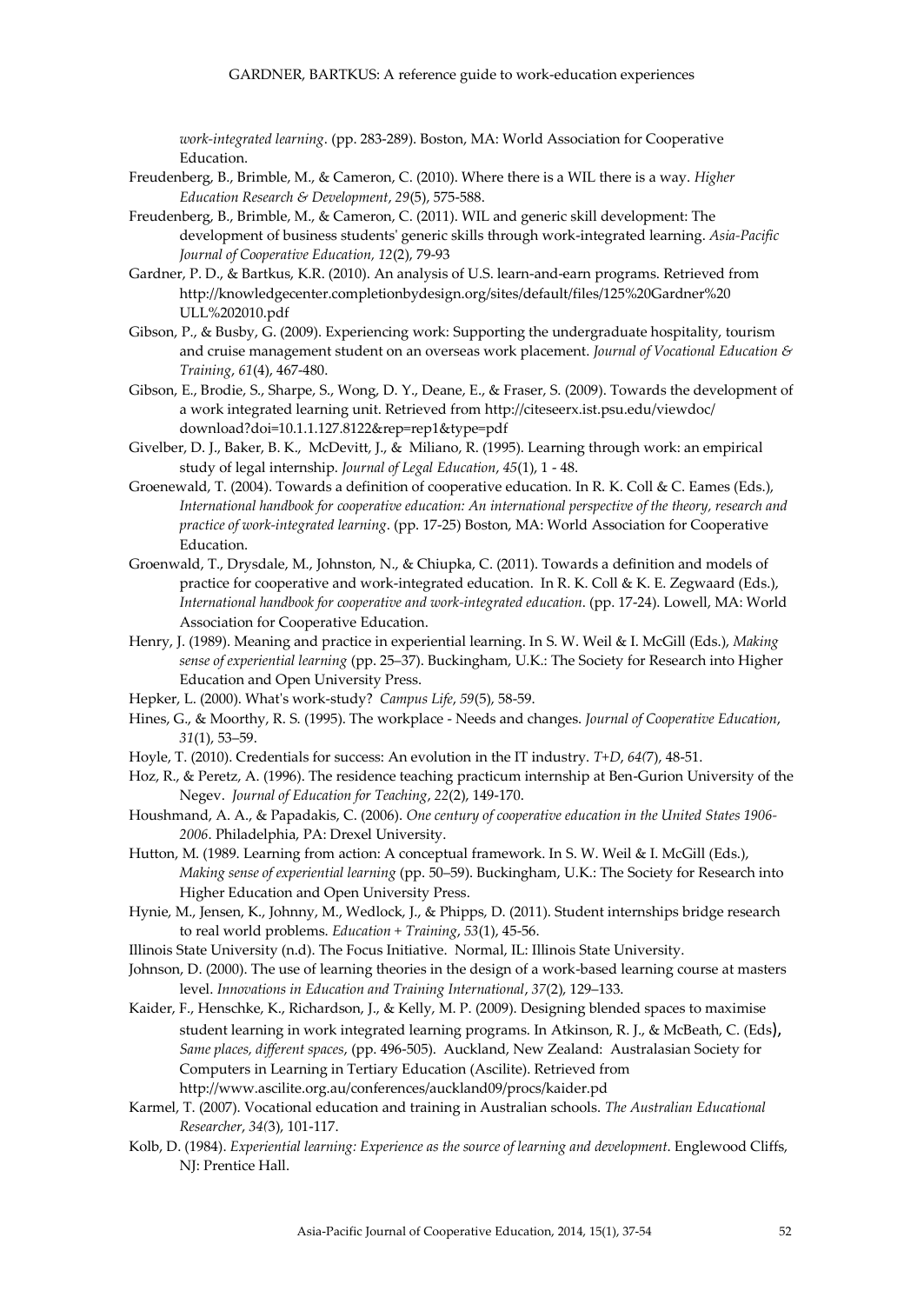- Lam, S., Cheng, R. & Choy, H. (2010). School support and teacher motivation to implement project-based learning. *Learning & Instruction*, *20*(6), 487-497.
- Lambeth, J. M., Elliot, J., & Joeger, R. (2009). A new vision for CTE research: The national CTE research agenda logic model. *Techniques: Connecting Education & Careers*, *84*(4), 50-55.
- Lave, J. & Wenger, E. (1991). *Situated learning: Legitimate peripheral participation*. Cambridge, U.K.: Cambridge University Press.
- Lee, G., McGuiggan, R., & Holland, B. (2010). Balancing student learning and commercial outcomes in the workplace. *Higher Education Research & Development*, *29*(5), 561-574.
- Lester, S. & Costley, C. (2010). Work-based learning at higher education level: value, practice, critique. *Studies in Higher Education*, *35*(5), 561–575.
- Levesque-Bristol, C., Knapp, T., & Fisher, B. (2010). The effectiveness of service-learning: It's not always what you think. *Journal of Experiential Education*, 33(3), 208-224.
- Liu, Y., Xu, J., & Weitz, B. A. (2011). The role of emotional expression and mentoring in internship learning. *Academy Of Management Learning & Education*, *10(*1), 94-110.
- Lonergan, N., and L. W. Andersen. (1988). Field-based education: Some theoretical considerations. *Higher Education Research and Development, 7*(1), 63–77.
- Marshall, J. A., Petrosino, A. J., & Martin, T. (2010). Preservice teachers' conceptions and enactments of project-based instruction. *Journal of Science Education & Technology*, *19*(4), 370-386.
- Mcintosh, S. (2005). The returns to apprenticeship training. *Journal of Education & Work*, *18*(3), 251-282.
- McCurdy, S. & Zegwaard, K.E. (2009). Faculty voices: What faculty think about work integrated learning. *Journal of Cooperative Education & Internships*, *43*(1), 36-53.
- Misra, P. K. (2011). VET teachers in Europe: Policies, practices and challenges. *Journal of Vocational Education & Training*, *63*(1), 27-45

Moriber, A. C. (1999). Cooperative internships that work. *Community Review*, 76-79.

- Murakami, K., Murray, L., Sims, D., & Chedzey, K. (2009). Learning on work placement: The narrative development of social competence. *Journal of Adult Development*, *16*(1), 13-24.
- National Association of Colleges and Employers. (n.d.). Internships, co-ops, practicums, and externships: What's the difference? Retrieved from: http:// [http://www.directemployers.org/2](http://www.directemployers.org/)013/02/01/ internships-co-ops-practicums-and-externships-whats-the-difference/
- *National Commission for Cooperative Education.* (1994). Retrieved from[: http://schoolgrantsfor.com/national](http://schoolgrantsfor.com/national-commission-cooperative-education.html)[commission-cooperative-education.html](http://schoolgrantsfor.com/national-commission-cooperative-education.html)
- O'Connor, K. (2009). Northern exposures: Models of experiential learning in indigenous education. *Journal of Experiential Education*, *31*(3), 415-419.
- Price, D. A. (1987). The practicum and its supervision. In K. J. Eltis (Ed.), *Australian Teacher Education in Review*, Bedford Park, South Australia, Australia: South Pacific Association for Teacher Education Inc.
- Reece, T. (2010). The other four-year plan. *Career World*, *38*(6), 7-9.
- Rossin, D., & Hyland, T. (2003). Group work-based learning within higher education: An integral ingredient for the personal and social development of students. *Mentoring and Tutoring*, *11*(2), 153–162.
- Ryan, G., Toohey, S., & Hughes, C. (1996). The purpose, value and structure of the practicum in higher education: A literature review. *Higher Education*, *31*, 355-377.
- Ryan, P. & Unwin, L. (2001). Apprenticeship in the British 'training market', *National Institute Economic Review*, *178*(1) 99 - 114.
- Schön, D.A. (1987). *Educating the reflective practitioner*. San Francisco, CA: Jossey-Bass.

Scott, J. L., & Sarkees-Wircenski, M. (2004). *Overview of career and technical education* (3rd ed.). Homewood, IL: American Technical.

- Sherman, A., & McDonald, L. (2009). Service learning experiences in university science degree courses. *Innovative Higher Education*, *34(*4), 235-244.
- Smith, K. (2010). Assessing the Practicum in teacher education Do we want candidates and mentors to agree? *Studies in Educational Evaluation*, *36*(1/2), 36-41.
- Smits, W. (2006). The quality of apprenticeship training. *Education Economics*, *14*(3), 329-344.
- Southcott, J. (2004). Seeing the big picture: Experiential education in tertiary music education. *Journal of Experiential Education*, *27*(1), 1-14.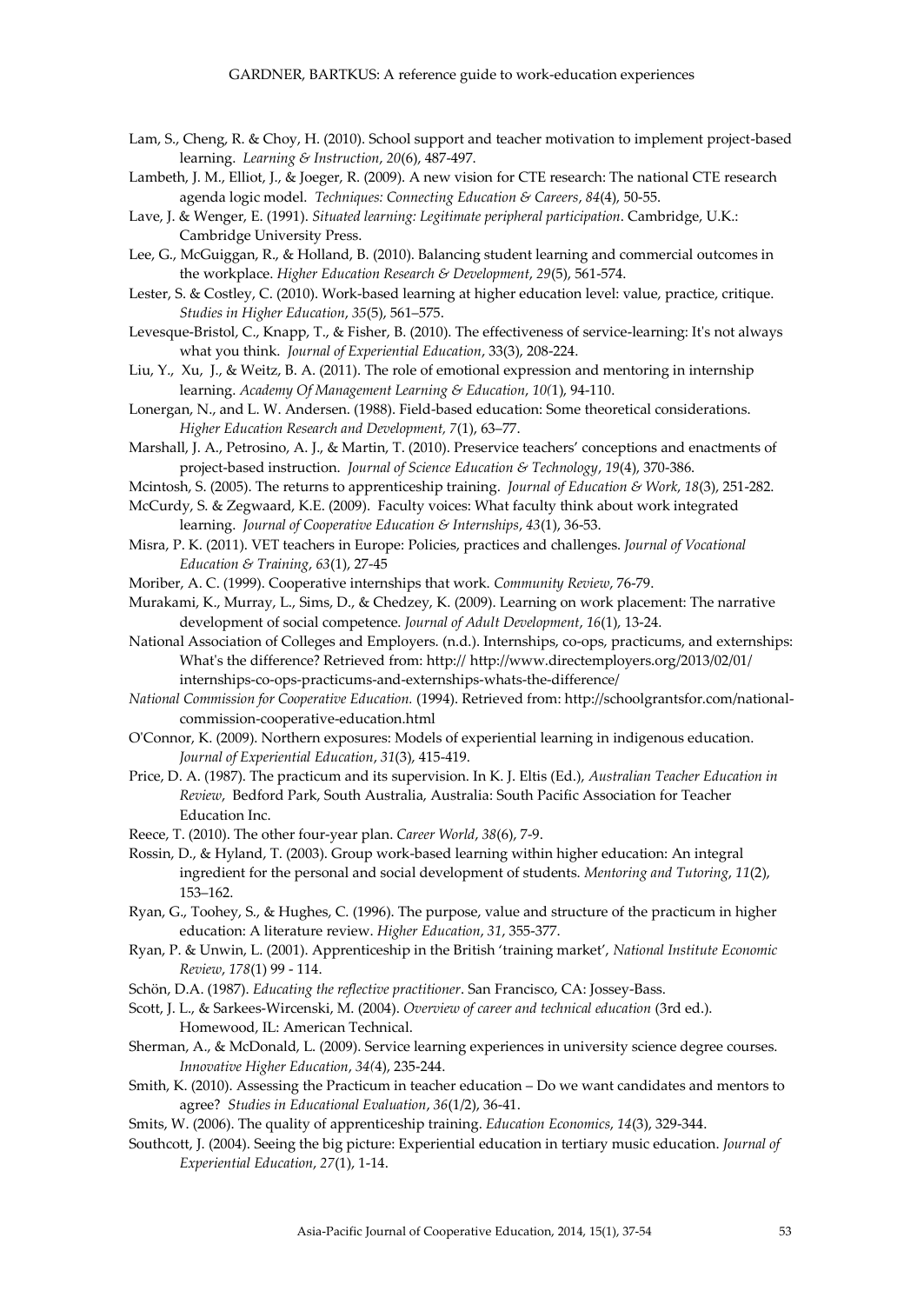- Sovilla, E. S., & Varty, J. W. (2004). Cooperative education in the USA, past, present: Some lessons learned. In R. K. Coll & C. Eames (Eds.), *International handbook for cooperative education: An international perspective of the theory, research and practice of work‐integrated learning* (pp. 3‐16). Boston, MA: World Association for Cooperative Education.
- Stretch, S., & Harp. S. (1991). Retail internships: An experiential learning challenge. *Marketing Education Review*, *1*, 66-75.
- Swallow V., Chalmers H., Miller J., Piercy C., & Sen B. (2001). Accredited work-based learning (AWBL) for new nursing roles: Nurses experiences of two pilot schemes. *Journal of Clinical Nursing*, *10*(6), 820–821.
- Taylor, S. M. (1988). Effects of college internships on individual participants. *Journal of Applied Psychology*, *73*(3), 393-401.
- Taylor, S. (2002). An investigation into the possibility of a growing trend in cooperative education: 'Reserve cooperative education'. *Asia-Pacific Journal of Cooperative Education*, *3*(2), 45-52.
- Taylor, A. (2006). The challenges of partnership in school‐to‐work transition. *Journal of Vocational Education & Training*, *58*(3), 319-336.
- The UK Initial Professional Development Forum (n.d.) *Definition*. Retrieved from http://www.ukipdforum.co.uk/
- U.S. Department of Labor. *Training.* Retrieved from[: http://www.dol.gov/](http://www.dol.gov/)dol/topic/training/ apprenticeship.htm
- Vaezi-Nejad, S.M. (2009). Work placement for professional experience in electronics and communications engineering education. *Journal of Electrical Engineering Education*, *46*(3), 280-294.
- Volmari, K., Helakorpi, S., & Frimodt, R. (Eds). (2009). *Competence framework for VET professions handbook for practitioners*. Retrieved from [http://www.oph.fi/instancedata/prime\\_product\\_](http://www.oph.fi/instancedata/prime_product_) julkaisu/oph/embeds/111332\_Competence\_framework\_for\_VET\_professions.pdf.
- WACE International. (n.d.). Retrieved from: http://www.waceinc.org/
- Walters, R. (1947). Herman Schneider: Founder of the cooperative system. In *University of Cincinnati – Four decades of the cooperative system*. Fortieth anniversary program. October 16, 1946, Cincinnati, OH: Cincinnati University Library.
- Ward, N., & Jefferies, A. (2004). 'The analytical club': A unique cooperative education link between industry and academia. *Asia‐Pacific Journal of Cooperative Education*, *5*(1), 15‐18.
- Weerts, D. J., & Sandmann, L. R. (2010). Community engagement and boundary-spanning roles at research universities. *Journal of Higher Education*, *81*(6), 632-657.
- Wenger, E. (1998). *Communities of practice: Learning, meaning and identity*. Cambridge, U.K.: Cambridge University Press.
- Williams, C. (2010). Understanding the essential elements of work-based learning and its relevance to everyday clinical practice. *Journal of Nursing Management*, *18*(6), 624-632.
- Williams, J. (2009). Beyond the practicum experience. *English Language Teachers Journal*, *63*(1), 68-77.
- Wilson, J. W., Stull, W. A., & Vonsonhaler, J. (1996). Rethinking cooperative education. *Journal of Cooperative Education*, *31*,154-165.
- Yan, C. & He, C. (2010). Transforming the existing model of teaching practicum: A study of Chinese EFL student teachers' perceptions. *Journal of Education for Teaching*, *36*(1), 57-73.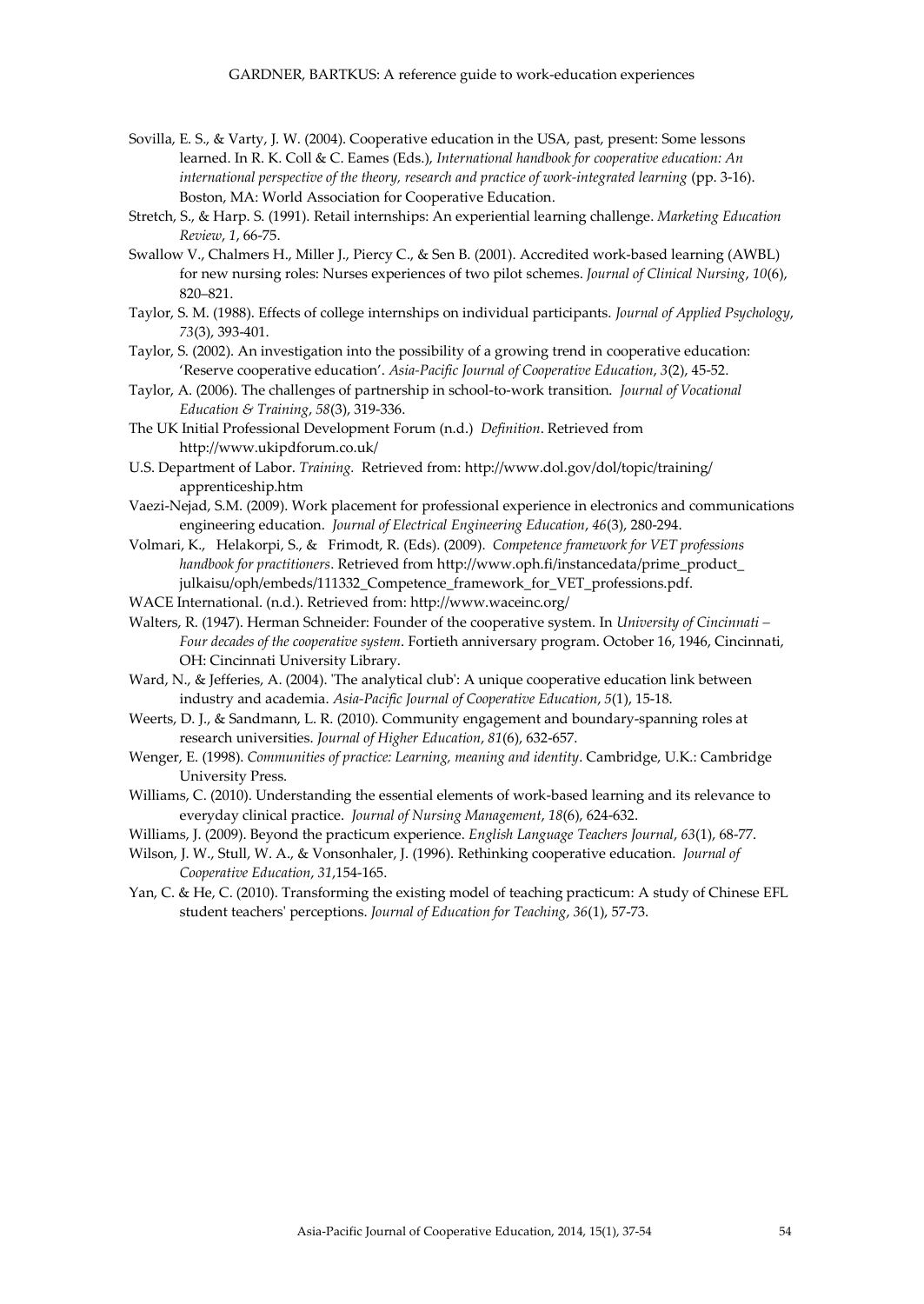#### **About the Journal**

www.apjce.org

The Asia-Pacific Journal of Cooperative Education publishes peer-reviewed original research, topical issues, and best practice articles from throughout the world dealing with Cooperative Education (Co-op) and Work Integrated Learning/Education (WIL).

In this Journal, Co-op/WIL is defined as an educational approach that uses relevant work-based projects that form an integrated and assessed part of an academic program of study (e.g., work placements, internships, practicum). These programs should have clear linkages with, or add to, the knowledge and skill base of the academic program. These programs can be described by a variety of names, such as work-based learning, workplace learning, professional training, industry-based learning, engaged industry learning, career and technical education, internships, experiential education, experiential learning, vocational education and training, fieldwork education, and service learning.

The Journal's main aim is to allow specialists working in these areas to disseminate their findings and share their knowledge for the benefit of institutions, co-op/WIL practitioners, and researchers. The Journal desires to encourage quality research and explorative critical discussion that will lead to the advancement of effective practices, development of further understanding of co-op/WIL, and promote further research.

#### **Submitting Manuscripts**

Before submitting a manuscript, please unsure that the 'instructions for authors' has been followed [\(www.apjce.org/instructions-for-authors\)](http://www.apjce.org/instructions-for-authors). All manuscripts are to be submitted for blind review directly to the Editor-in-Chief [\(editor@apjce.org\)](mailto:editor@apjce.org) by way of email attachment. All submissions of manuscripts must be in MS Word format, with manuscript word counts between 3,000 and 5,000 words (excluding references).

All manuscripts, if deemed relevant to the Journal's audience, will be double blind reviewed by two reviewers or more. Manuscripts submitted to the Journal with authors names included with have the authors' names removed by the Editorin-Chief before being reviewed to ensure anonymity.

Typically, authors receive the reviewers' comments about a month after the submission of the manuscript. The Journal uses a constructive process for review and preparation of the manuscript, and encourages its reviewers to give supportive and extensive feedback on the requirements for improving the manuscript as well as guidance on how to make the amendments.

If the manuscript is deemed acceptable for publication, and reviewers' comments have been satisfactorily addressed, the manuscript is prepared for publication by the Copy Editor. The Copy Editor may correspond with the authors to check details, if required. Final publication is by discretion of the Editor-in-Chief. Final published form of the manuscript is via the Journal website [\(www.apjce.org\)](http://www.apjce.org/), authors will be notified and sent a PDF copy of the final manuscript. There is no charge for publishing in APJCE and the Journal allows free open access for its readers.

#### **Types of Manuscripts Sought by the Journal**

Types of manuscripts the Journal accepts are primarily of two forms; *research reports* describing research into aspects of Cooperative Education and Work Integrated Learning/Education, and *topical discussion* articles that review relevant literature and give critical explorative discussion around a topical issue.

The Journal does also accept *best practice* papers but only if it present a unique or innovative practice of a Co-op/WIL program that is likely to be of interest to the broader Co-op/WIL community. The Journal also accepts a limited number of *Book Reviews* of relevant and recently published books.

*Research reports* should contain; an introduction that describes relevant literature and sets the context of the inquiry, a description and justification for the methodology employed, a description of the research findings-tabulated as appropriate, a discussion of the importance of the findings including their significance for practitioners, and a conclusion preferably incorporating suggestions for further research.

*Topical discussion* articles should contain a clear statement of the topic or issue under discussion, reference to relevant literature, critical discussion of the importance of the issues, and implications for other researchers and practitioners.